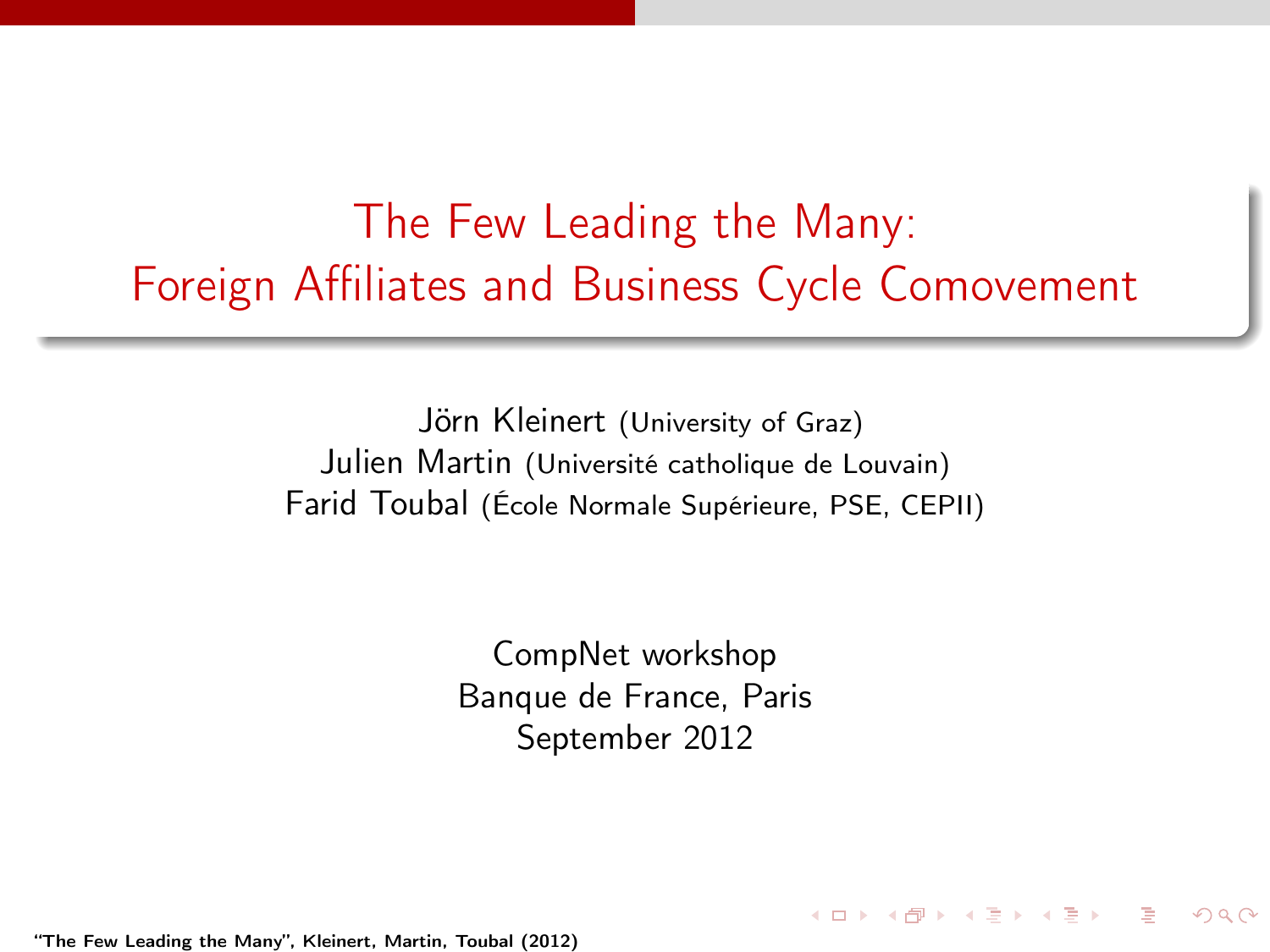<span id="page-1-0"></span>K ロ ▶ K @ ▶ K 할 ▶ K 할 ▶ → 할 → 9 Q @

# Plan

#### **0** [Introduction](#page-1-0)

#### **2** [Data](#page-8-0)

- **3** [Stylized facts](#page-12-0)
- **4** [Econometric form](#page-17-0)
- **6** [Baseline results](#page-20-0)
- **6** [Focus on vertical linkages](#page-23-0)
- **Q** [Conclusion](#page-26-0)
- **8** [Appendix](#page-29-0)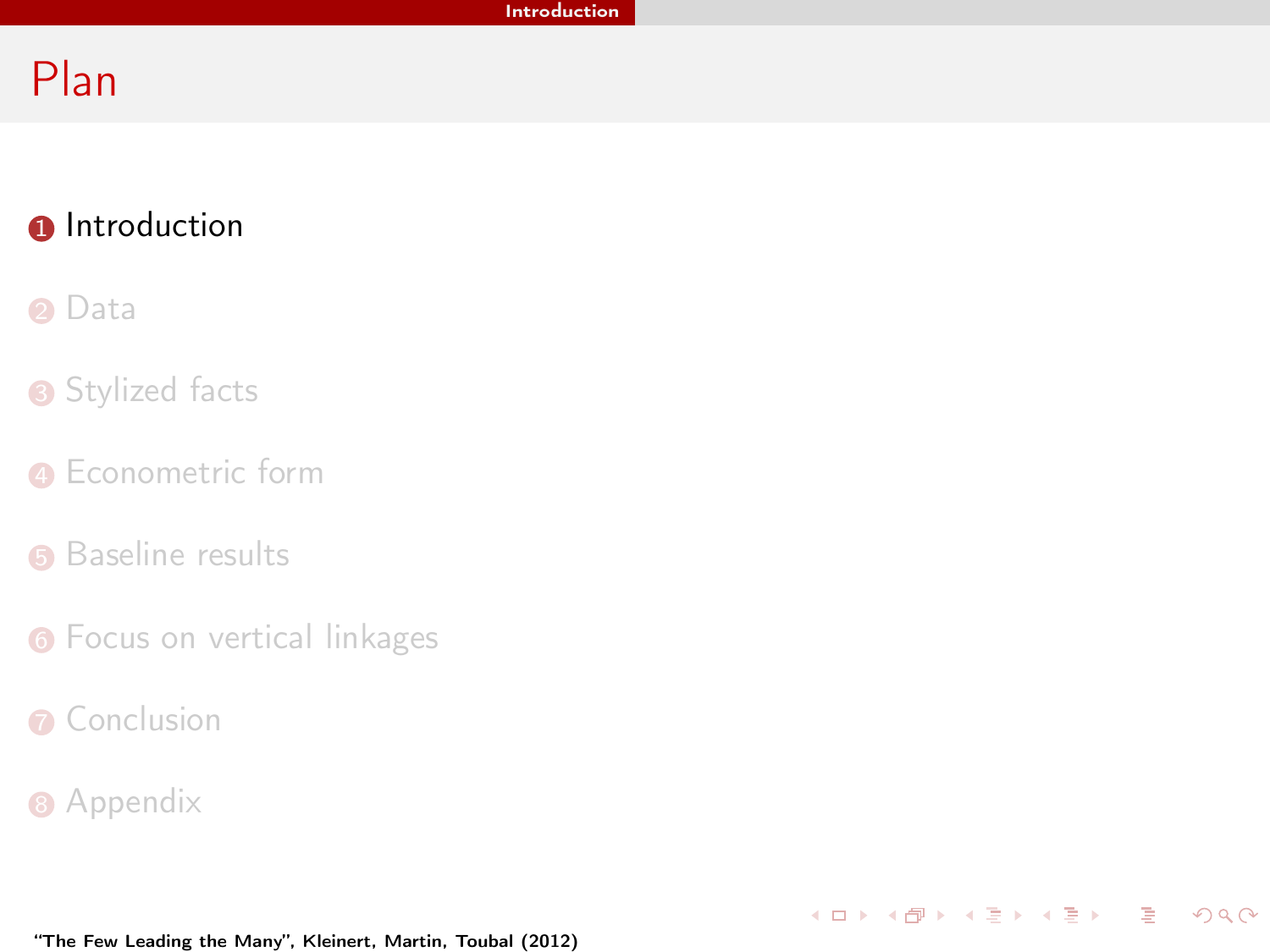## MNEs and BCC : Motivation

• A few firms - the largest ones - are responsible for a non negligible part of aggregate fluctuations

<span id="page-2-0"></span>K ロ ▶ K @ ▶ K 할 ▶ K 할 ▶ → 할 → 9 Q @

[Gabaix'10, diGiovanni Levchenko'11-Méjean'12, Eaton Kortum Sotelo'12]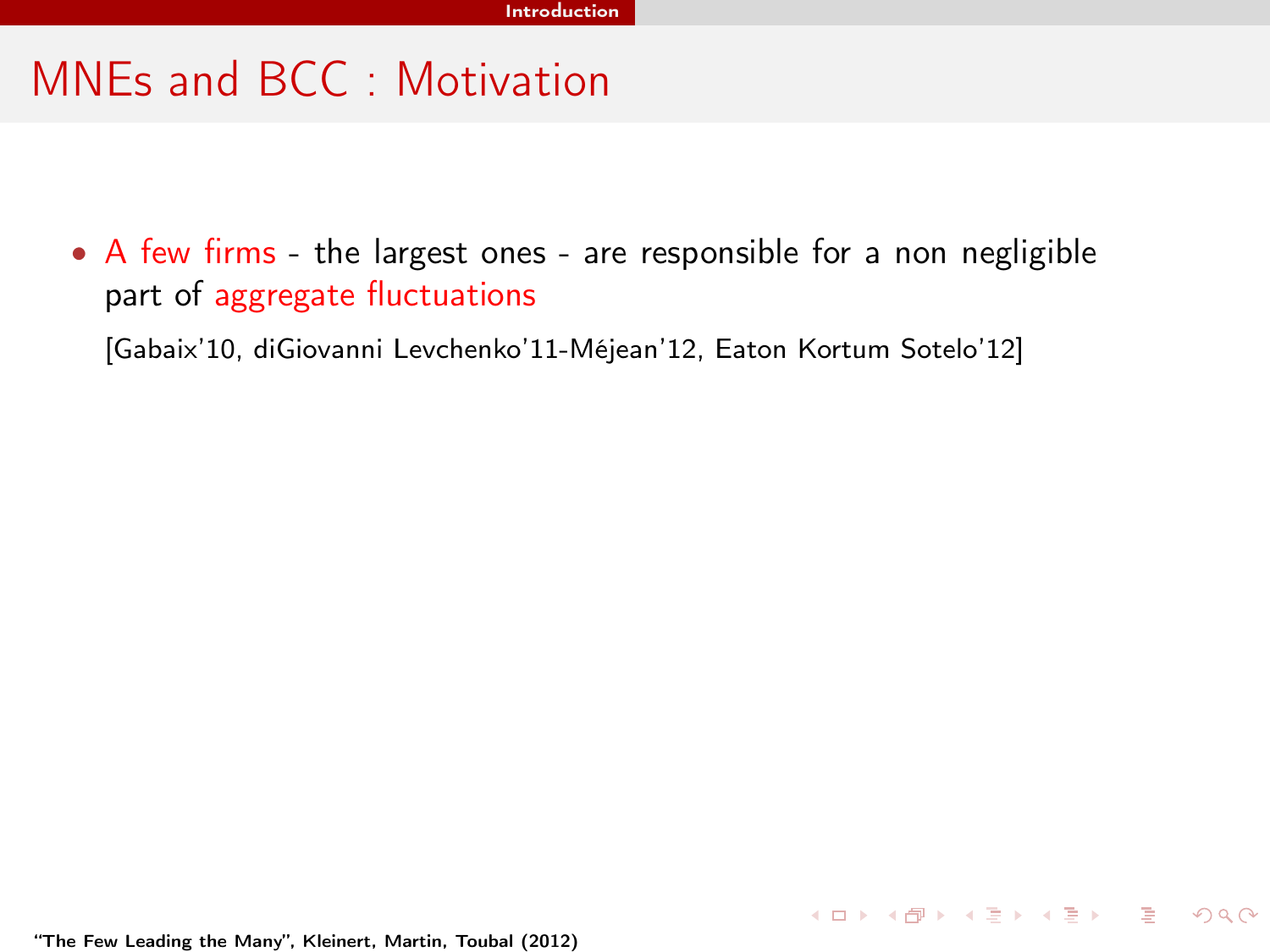## MNEs and BCC : Motivation

• A few firms - the largest ones - are responsible for a non negligible part of aggregate fluctuations

[Gabaix'10, diGiovanni Levchenko'11-Méjean'12, Eaton Kortum Sotelo'12]

- $\Rightarrow$  Many among these large firms belong to multinational companies
	- MNEs share strong parent-affiliate linkages
	- Two large firms in two countries can co-move  $\rightarrow$  same company

<span id="page-3-0"></span>K ロ ▶ K @ ▶ K 할 ▶ K 할 ▶ → 할 → 9 Q @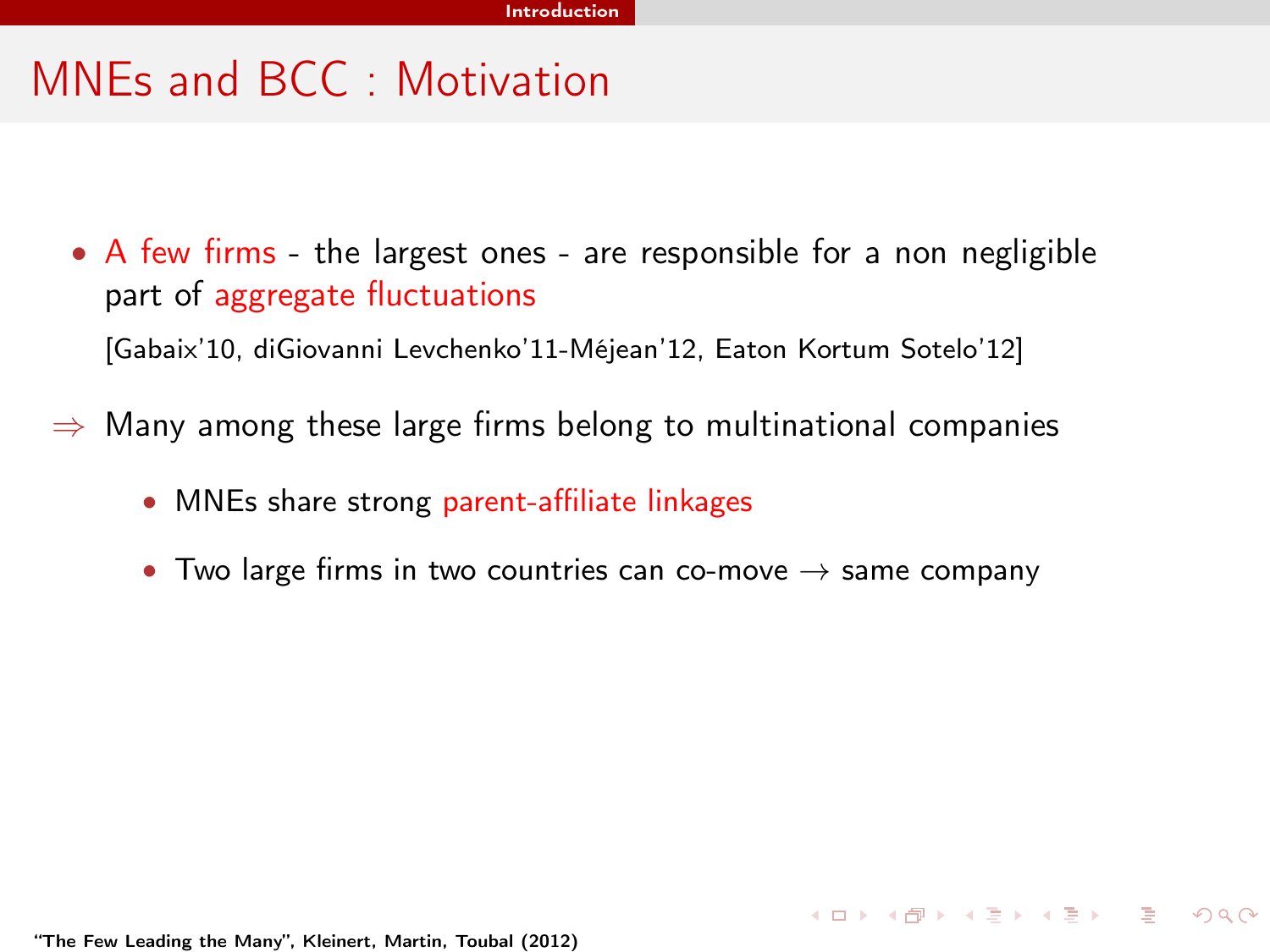## MNEs and BCC : Motivation

• A few firms - the largest ones - are responsible for a non negligible part of aggregate fluctuations

[Gabaix'10, diGiovanni Levchenko'11-Méjean'12, Eaton Kortum Sotelo'12]

- $\Rightarrow$  Many among these large firms belong to multinational companies
	- MNEs share strong parent-affiliate linkages
	- Two large firms in two countries can co-move  $\rightarrow$  same company

Research question

Do MNEs give rise to aggregate co-fluctuations ?

<span id="page-4-0"></span>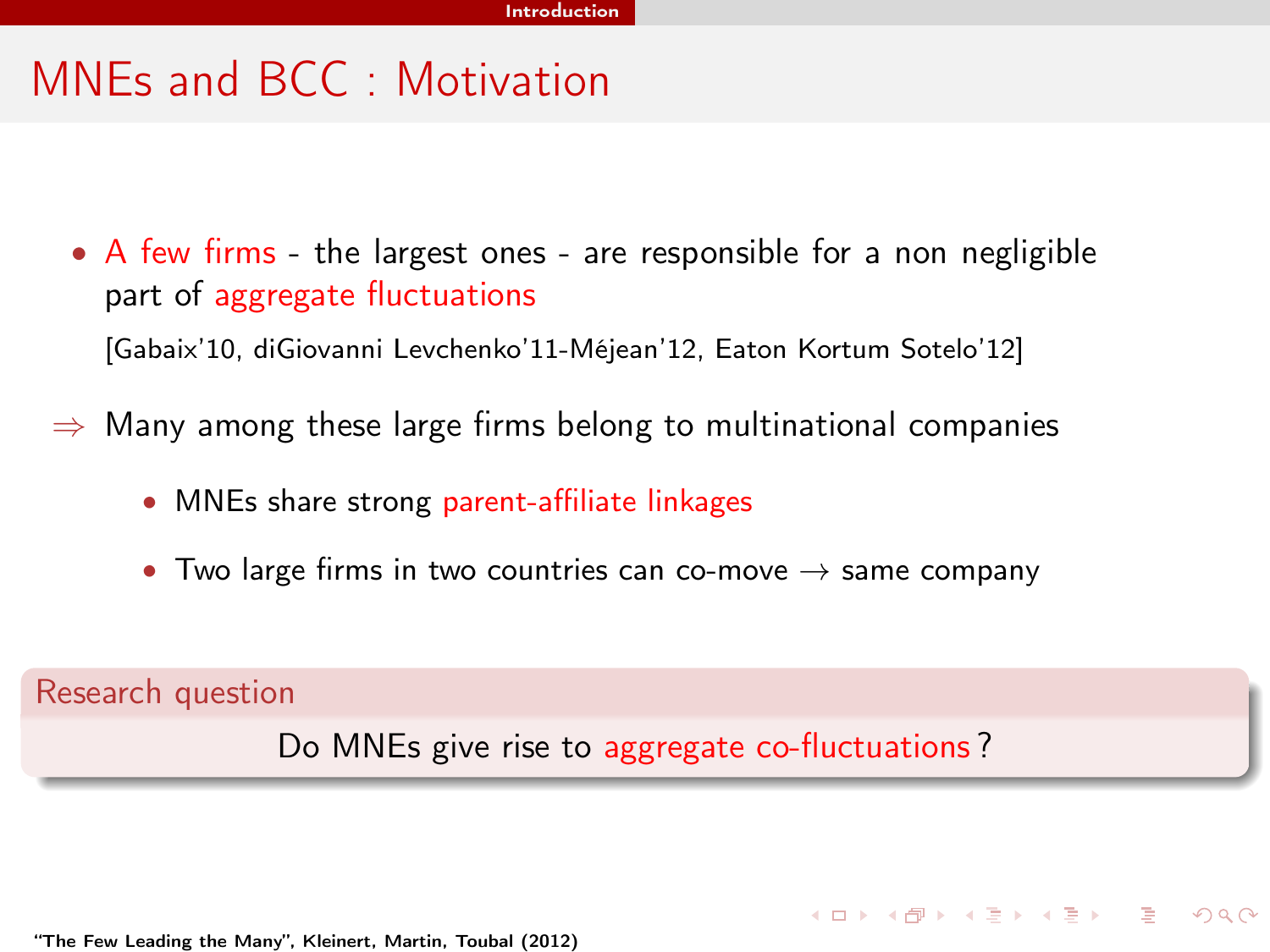## MNEs and BCC : Mechanism

Shock in a country, affiliate in another : 2 conditions for aggregate comovement

**1** Micro comovement (parent-affiliate) which depends on...

- type of shocks : demand/supply, global/local...
- ... and type of linkages : vertical or horizontal (intrafirm trade, transfer of intangible inputs (Atalay'12))
- $\Rightarrow$  supply shocks  $\rightarrow$  transmission likely
- $\Rightarrow$  demand shocks  $\rightarrow$  transmission likely if vertical linkages
- **2** Transmission micro shock  $\rightarrow$  aggregate, which happens if...
	- many affiliates face the same shock or affiliates sufficiently large

<span id="page-5-0"></span>**KOR KORK KERKER SORA** 

 $\Rightarrow$  second option reminiscent to Gabaix'10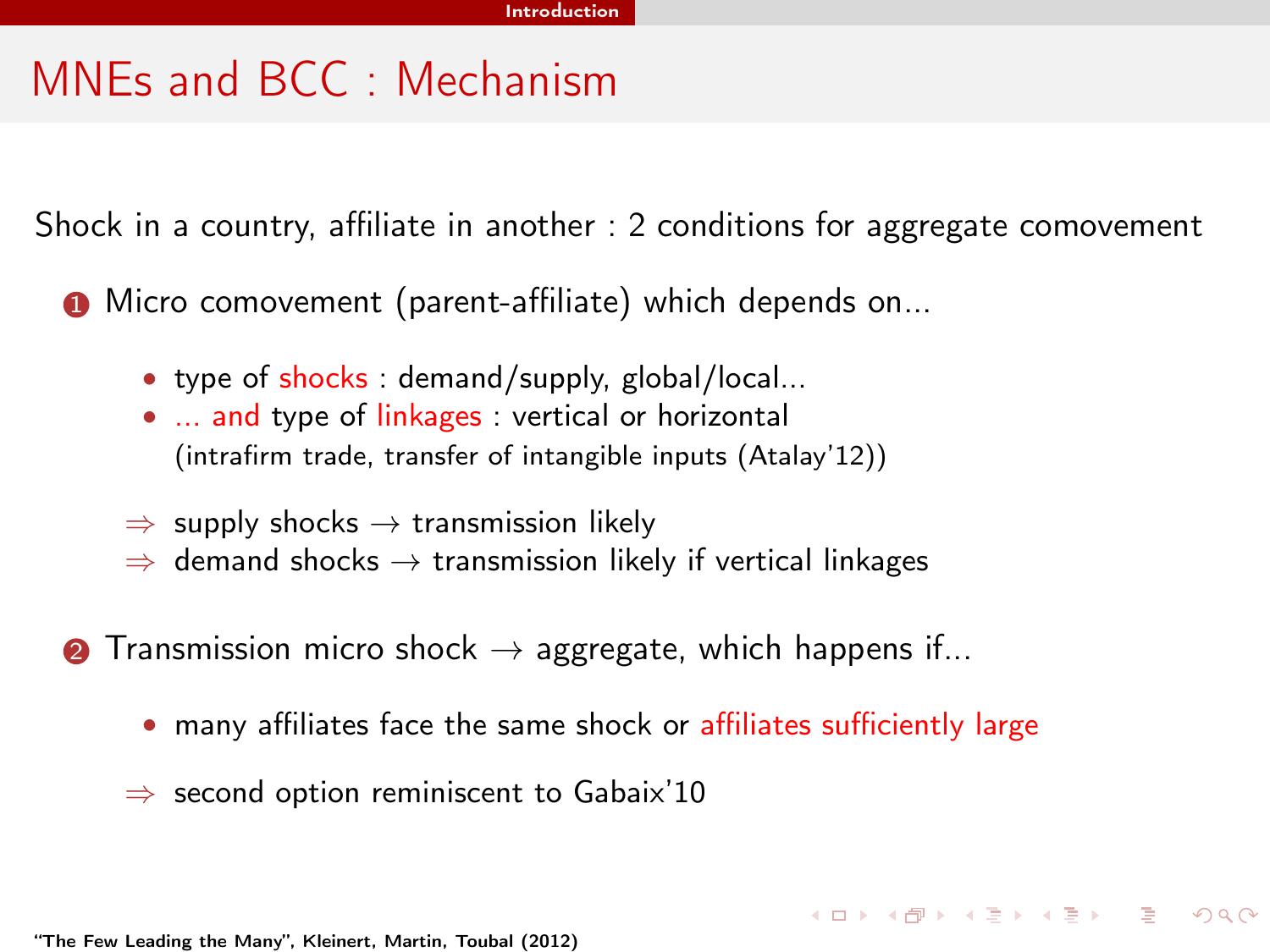## MNEs and BCC : Our paper

- **1** New data set for French regions : macro info. on BCC and micro info. on the ownership/nationality and activities of firms
- **2** Document new facts
	- $\Rightarrow$  massive intrafirm trade between foreign affiliates and parents
	- $\Rightarrow$  affiliates large enough to impact aggregate eco. outcomes of their region

<span id="page-6-0"></span>

- **3** Exploit the heterogeneity in BCC between French regions and countries, and the regional heterogeneity in foreign affiliates presence to show
	- $\Rightarrow$  positive impact of foreign affiliates on BCC
	- $\Rightarrow$  effect goes beyond the bilateral trade influence
	- $\Rightarrow$  mostly through parent-affiliates vertical linkages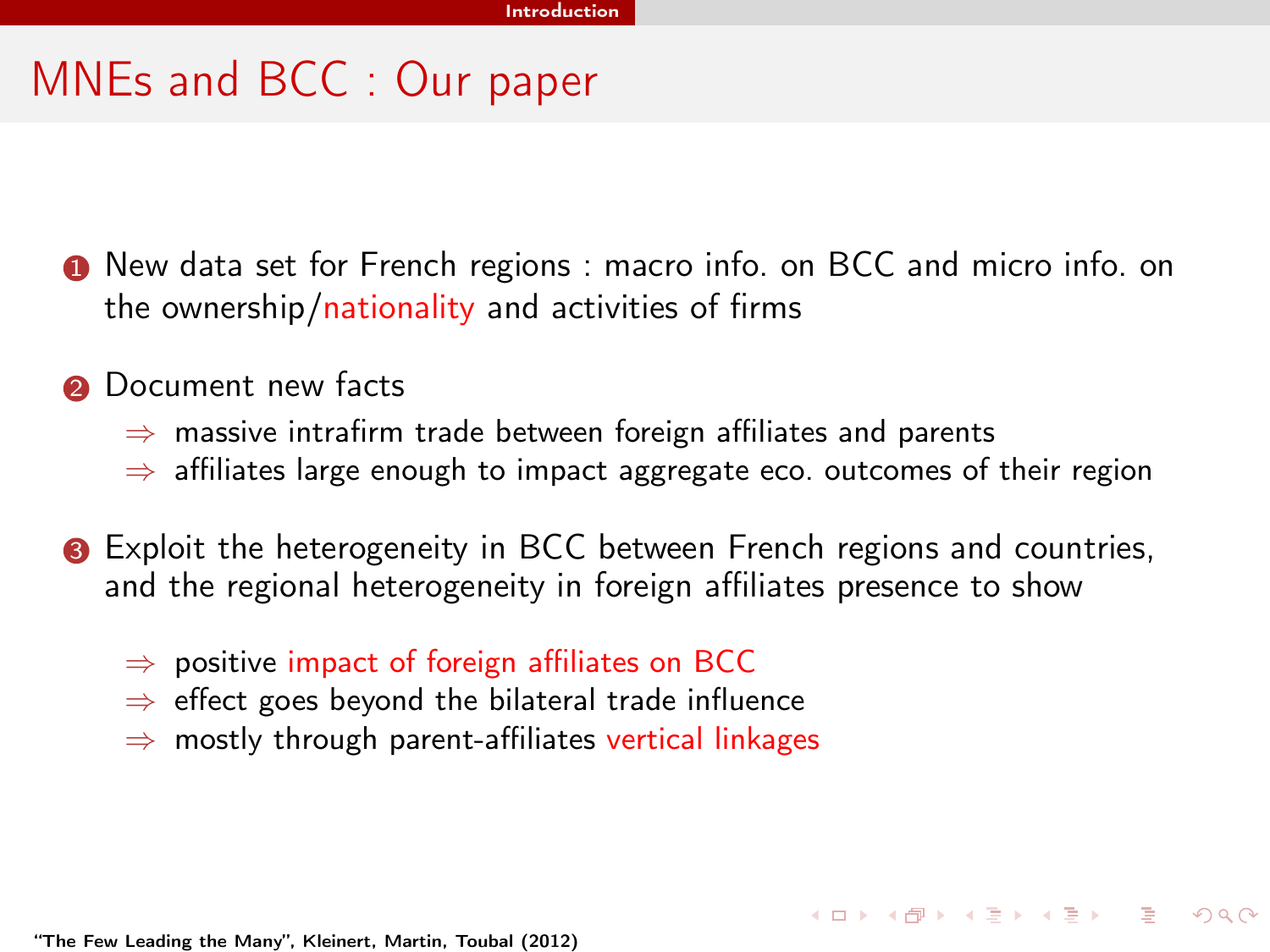## MNEs and BCC : Contributions

- Large firms are different
	- [Moscarini Postel-Vinay'09, Goldberg Hellerstein'11, Neary'09, Parenti'12]
		- $\Rightarrow$  also differ in terms of ownership structure and nationality
- Determinants of BCC : trade, IO linkages, industry similarity, distance [Frankel Rose'97, Baxter Kouparitsas'05, Imbs'04, Clark van Wincoop'01 ...]

<span id="page-7-0"></span>**KOR KORKA ERKER DA GO** 

- $\Rightarrow$  importance of foreign affiliates for BCC
- $\Rightarrow$  data to follow best practices in the literature
- Role of outsourcing and role of a few firms for BCC [Burstein et al.'08, Johnson'12]
	- $\Rightarrow$  more precise data, role of intrafirm trade by foreign affiliates
	- ⇒ confirm and go beyond Johnson's suggestion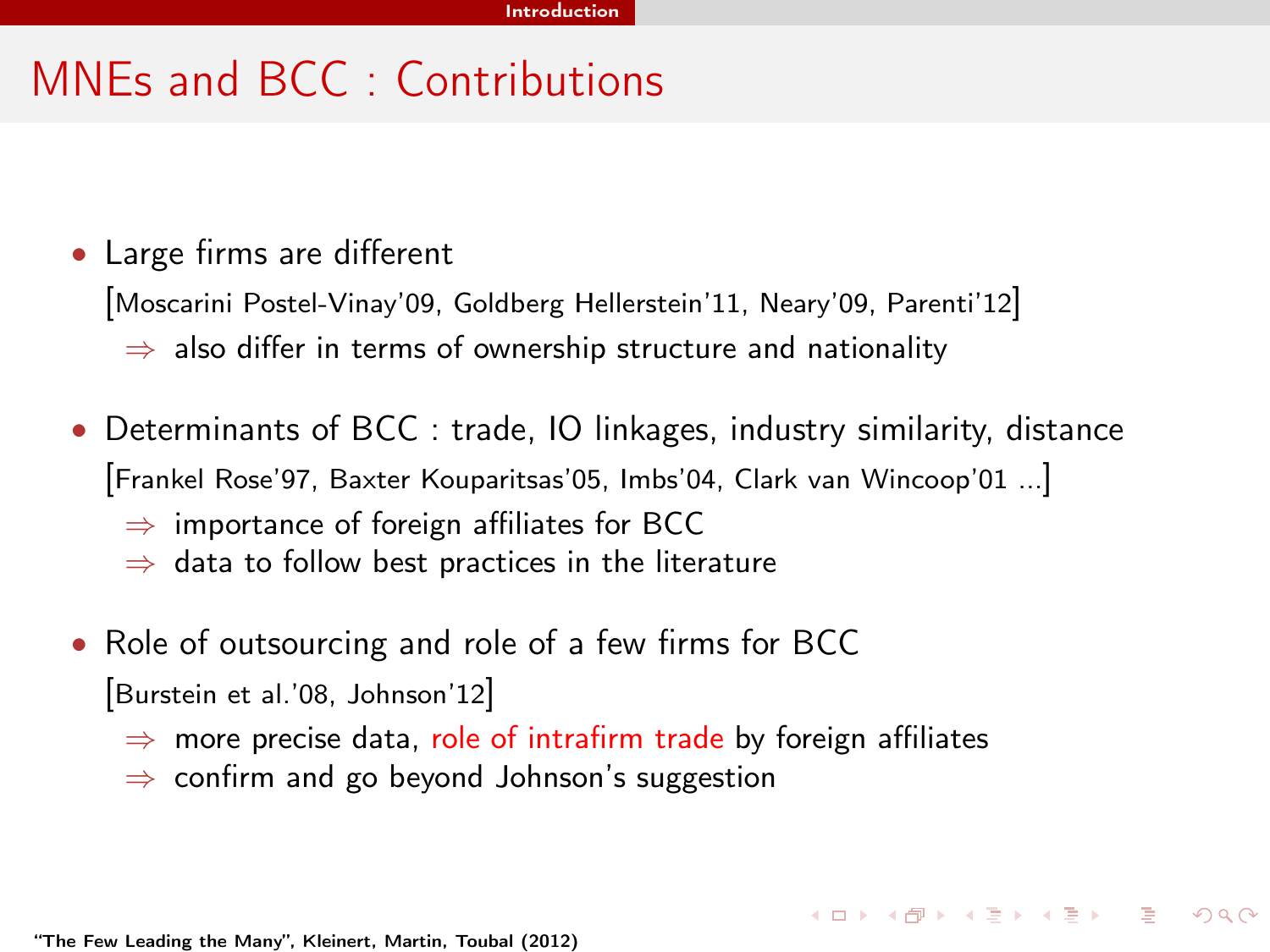<span id="page-8-0"></span>K ロ ▶ K @ ▶ K 할 ▶ K 할 ▶ → 할 → 9 Q @

# Plan

#### **1** [Introduction](#page-1-0)

#### **2** [Data](#page-8-0)

#### **3** [Stylized facts](#page-12-0)

- **4** [Econometric form](#page-17-0)
- **6** [Baseline results](#page-20-0)
- **6** [Focus on vertical linkages](#page-23-0)
- **Q** [Conclusion](#page-26-0)
- **8** [Appendix](#page-29-0)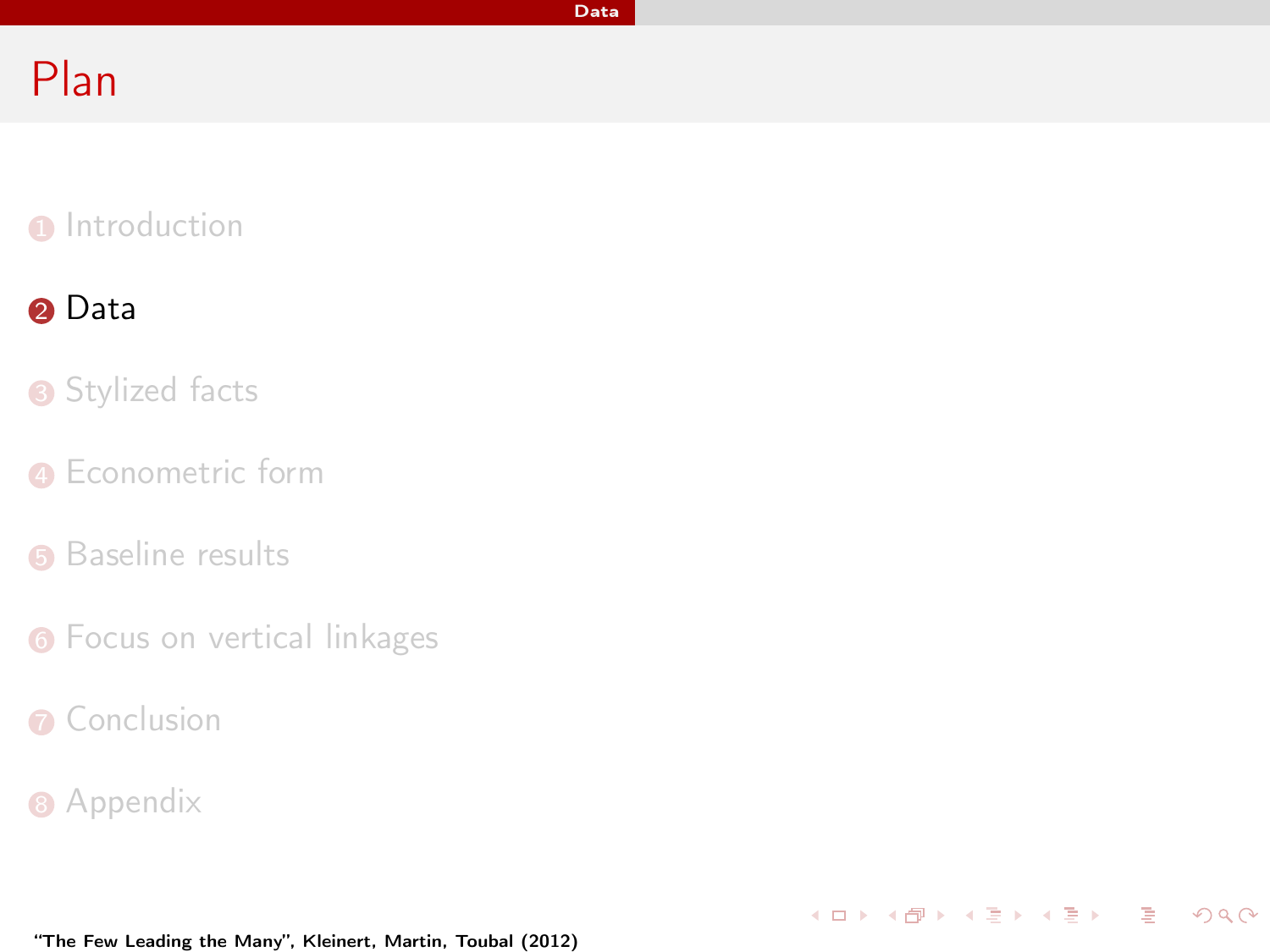#### Dataset : Micro grounds

- Data intensive question
- ⇒ Combine 5 micro-datasets for France...
	- Balance sheet (BRN) : employment, value-added, sales

 $(1 - 4)$  and  $(1 - 4)$  and  $(1 - 4)$  and  $(1 - 4)$  and  $(1 - 4)$  and  $(1 - 4)$  and  $(1 - 4)$  and  $(1 - 4)$  and  $(1 - 4)$  and  $(1 - 4)$  and  $(1 - 4)$  and  $(1 - 4)$  and  $(1 - 4)$  and  $(1 - 4)$  and  $(1 - 4)$  and  $(1 - 4)$  and  $(1 - 4)$  and

<span id="page-9-0"></span> $\Omega$ 

- Ownership (LIFI)
- Trade information (Custom data)
- Intra-firm trade (EIIG survey '99)
- Location of plants (STOJAN)
- France alone is not enough
- $\Rightarrow$  Look at each of the 21 French regions...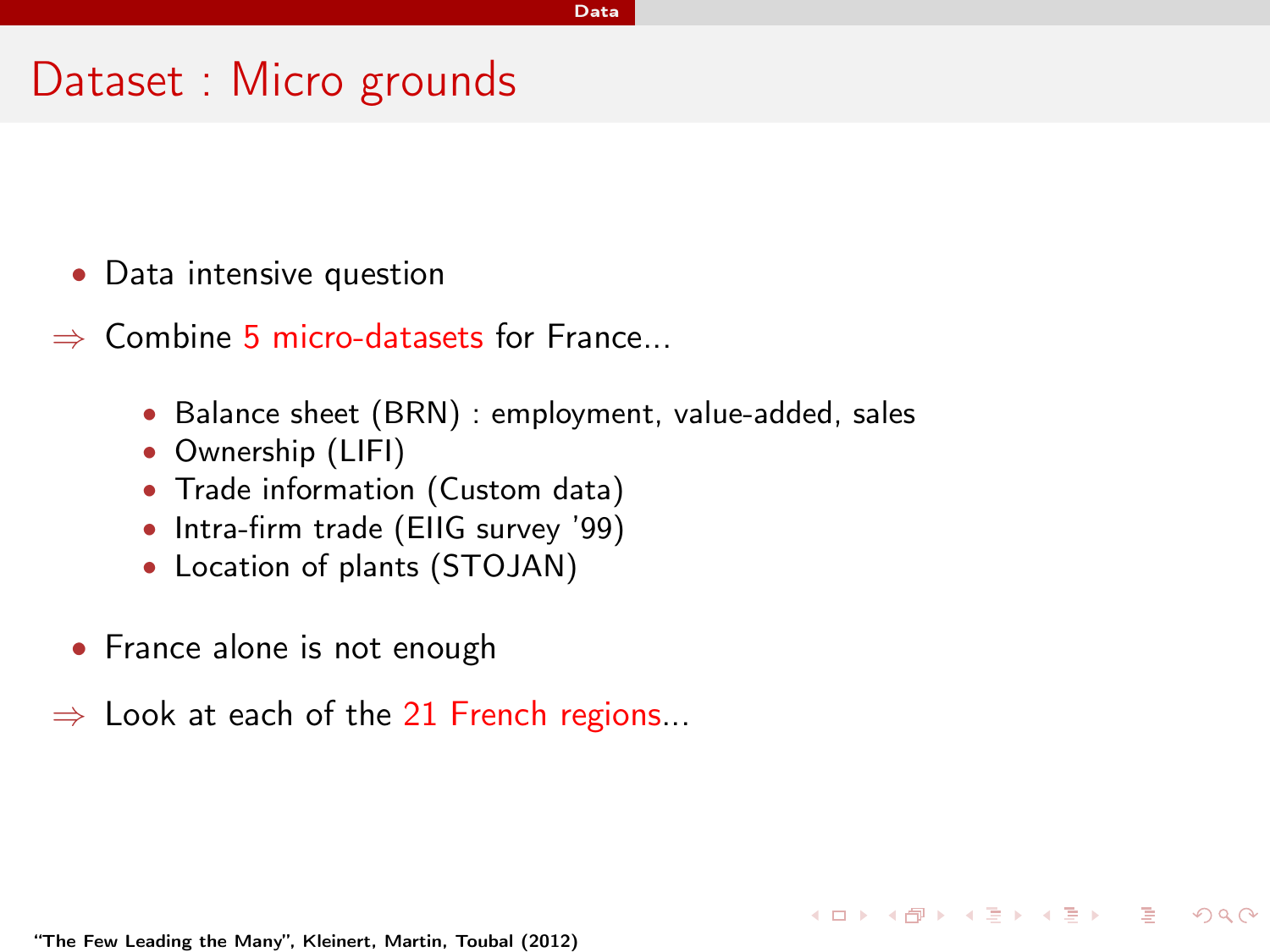- Aggregate micro information and merge with macro data
- $\Rightarrow$  New dataset for a cross section of 21 French regions 162 countries

• Macro charact. of region-country pairs : BC correlation (90-06), bilateral trade

 $A \cap B \rightarrow A \cap B \rightarrow A \cap B \rightarrow A \cap B \rightarrow A \cap B$ 

<span id="page-10-0"></span> $\Omega$ 

- Macro characteristics of regions and countries : GDPs, total trade, employment, similarity of industry structure (INSEE, World Bank, DOTS)
- Micro characteristics of French regions : presence of foreign affiliates (employment and value added) and their nationality, intrafirm trade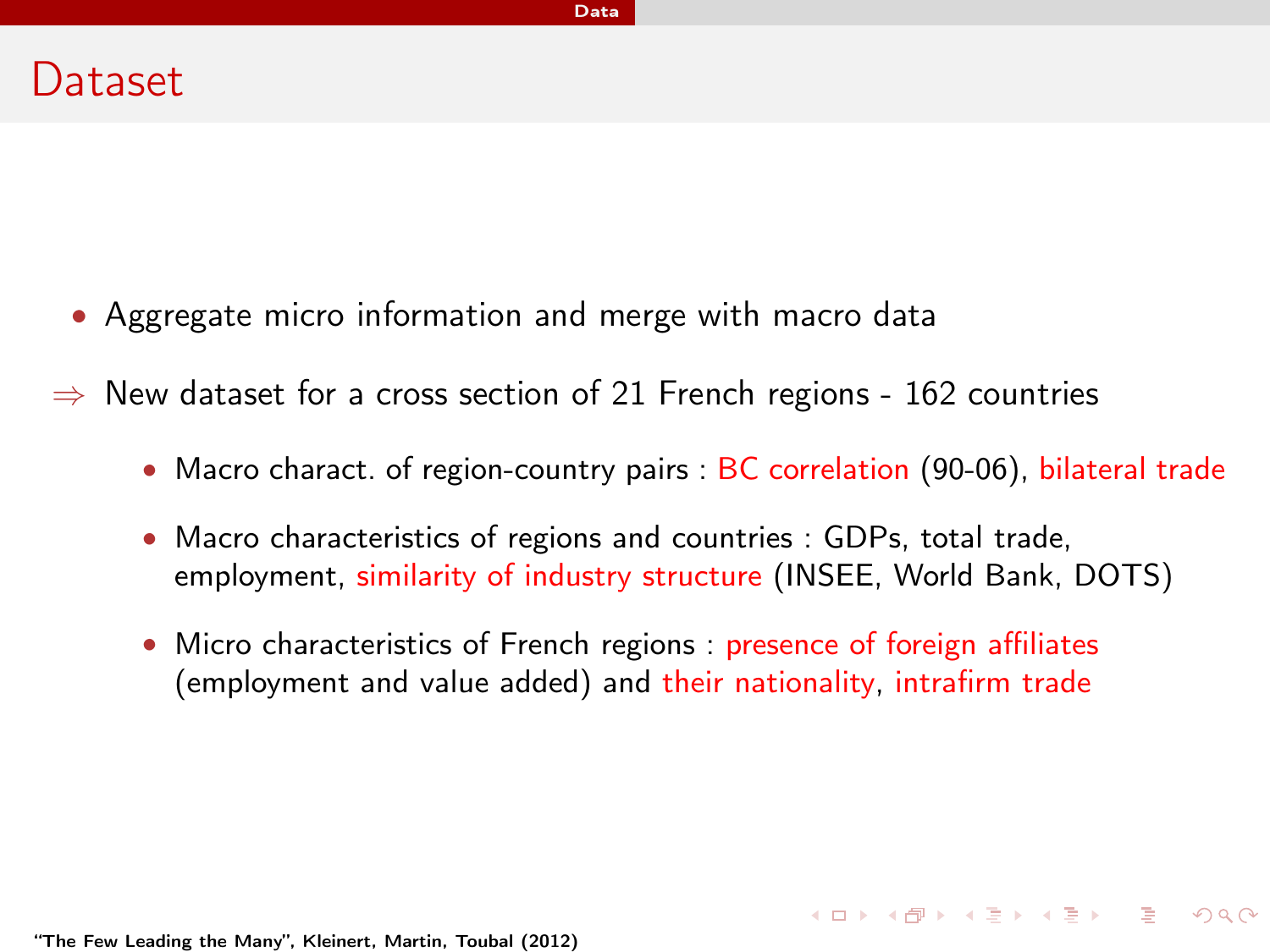### Final database, an example

- BCC between Basse-Normandie and Germany (computed between 1990-2006)
- Level of bilateral trade between BN and G (for a given year, 99-06)
- Share of intra-firm trade (1999)
- Share of trade and intrafirm trade made up by German affiliates
- Importance of German affiliates in Basse-Normandie (employment, value added) (for a given year, 99-06)

<span id="page-11-0"></span> $\Omega$ 

- Measure of intra-industry trade
- Measure of similarity in production structure / specialization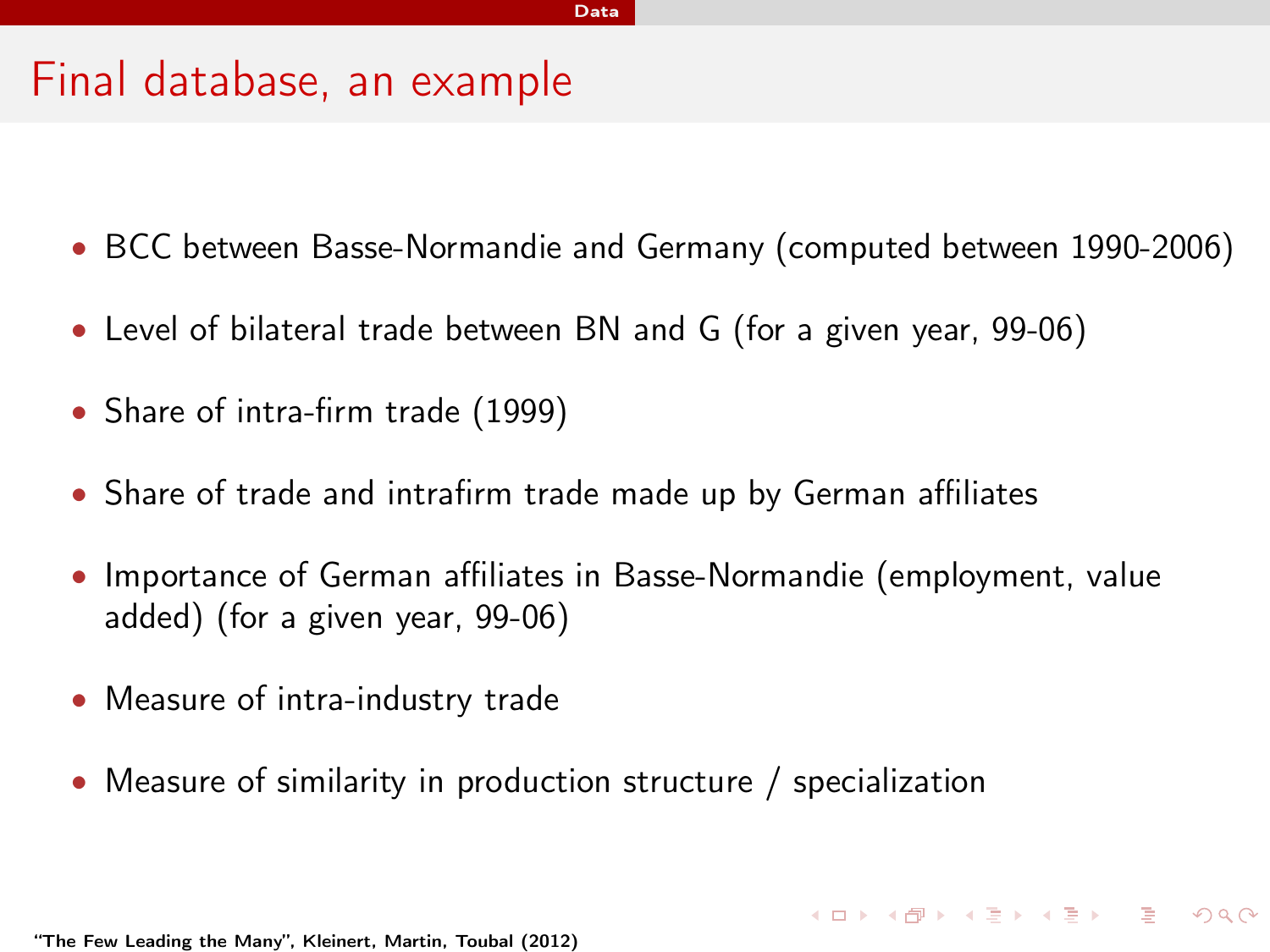<span id="page-12-0"></span>K ロ ▶ K 個 ▶ K 할 > K 할 > 1 할 > 1 이익단

# Plan

#### **1** [Introduction](#page-1-0)

#### 2 [Data](#page-8-0)

#### **3** [Stylized facts](#page-12-0)

- **4** [Econometric form](#page-17-0)
- **6** [Baseline results](#page-20-0)
- **6** [Focus on vertical linkages](#page-23-0)
- **Q** [Conclusion](#page-26-0)
- **8** [Appendix](#page-29-0)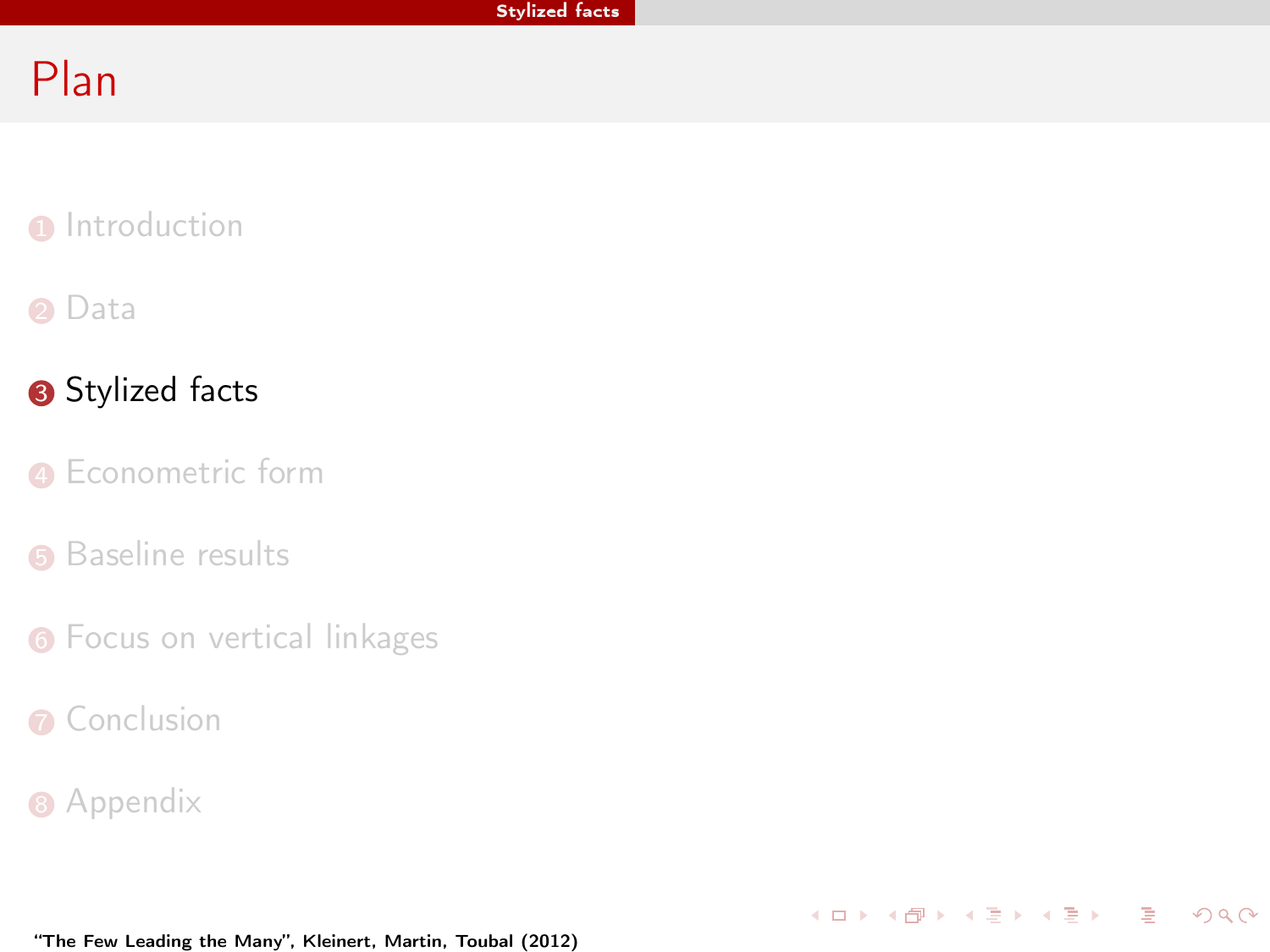# 1 - The Few Leading the Many ? Distribution of FA



In French regions, foreign affiliates  $\approx$ 5% of the total  $#$  of firms, 1/4 of employment, 1/3 of VA, 1/2 of trade

 $A \cup B \cup A \cup B \cup A \cup B \cup A \cup B \cup B \cup B$ 

<span id="page-13-0"></span> $QQ$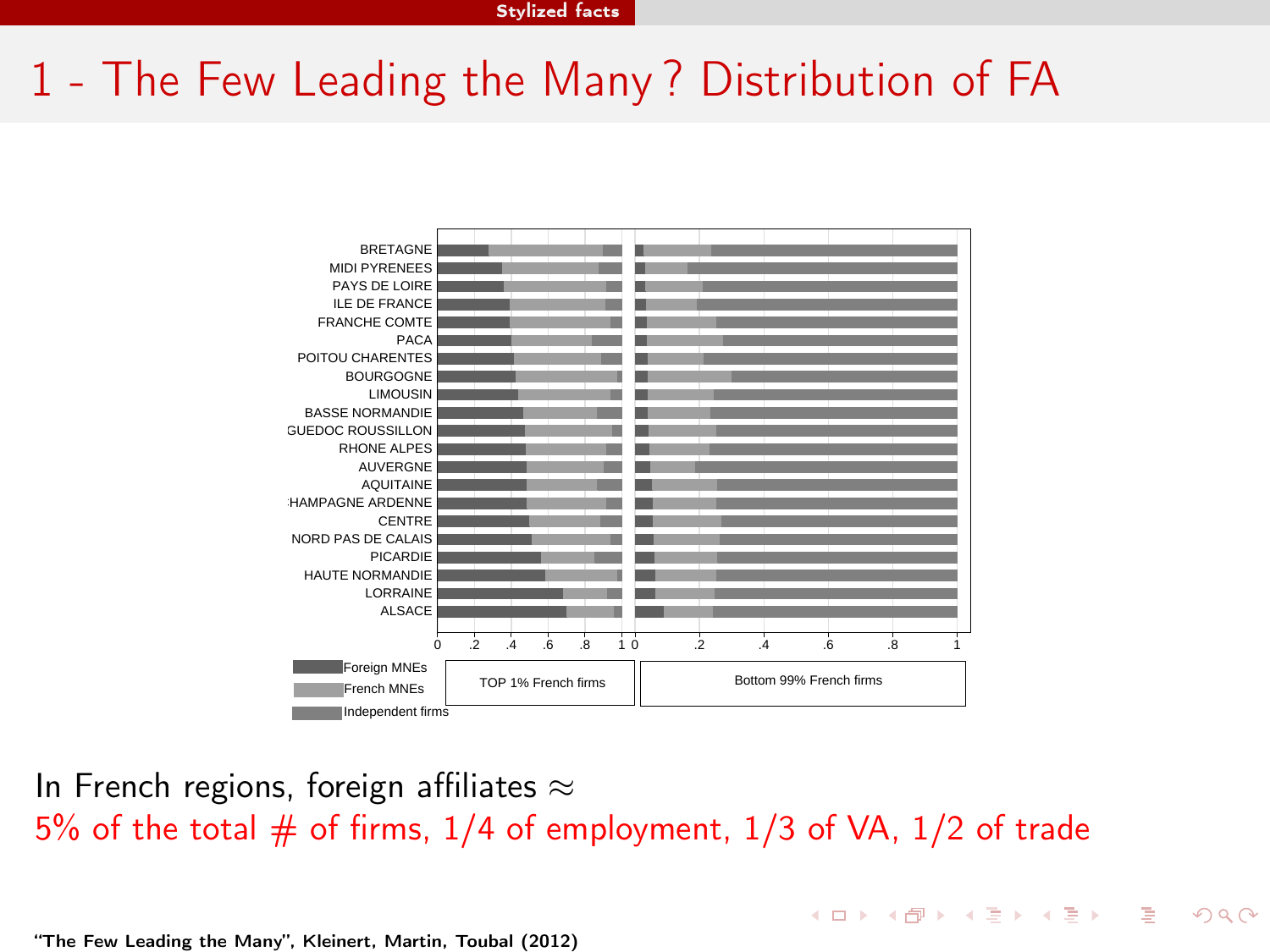# 2 - Strong linkages parents - affiliates

- Foreign affiliates if another firm owns more than 50% of voting shares  $\Rightarrow$  Median voting share : 99%
- Foreign affiliates trade a lot with their parent country, mostly intrafirm
	- $\Rightarrow$  At 75% intrafirm trade
	- $\rightarrow \approx 40\%$  of French MNEs' trade 50% of FA trade to other dest. is intrafirm
		- Example : FA in Alsace, 84% of exports to their parent country is intrafirm. Midi Pyrénées : 95%

 $A \cap B \rightarrow A \cap B \rightarrow A \cap B \rightarrow A \cap B \rightarrow A \cap B$ 

<span id="page-14-0"></span> $\Omega$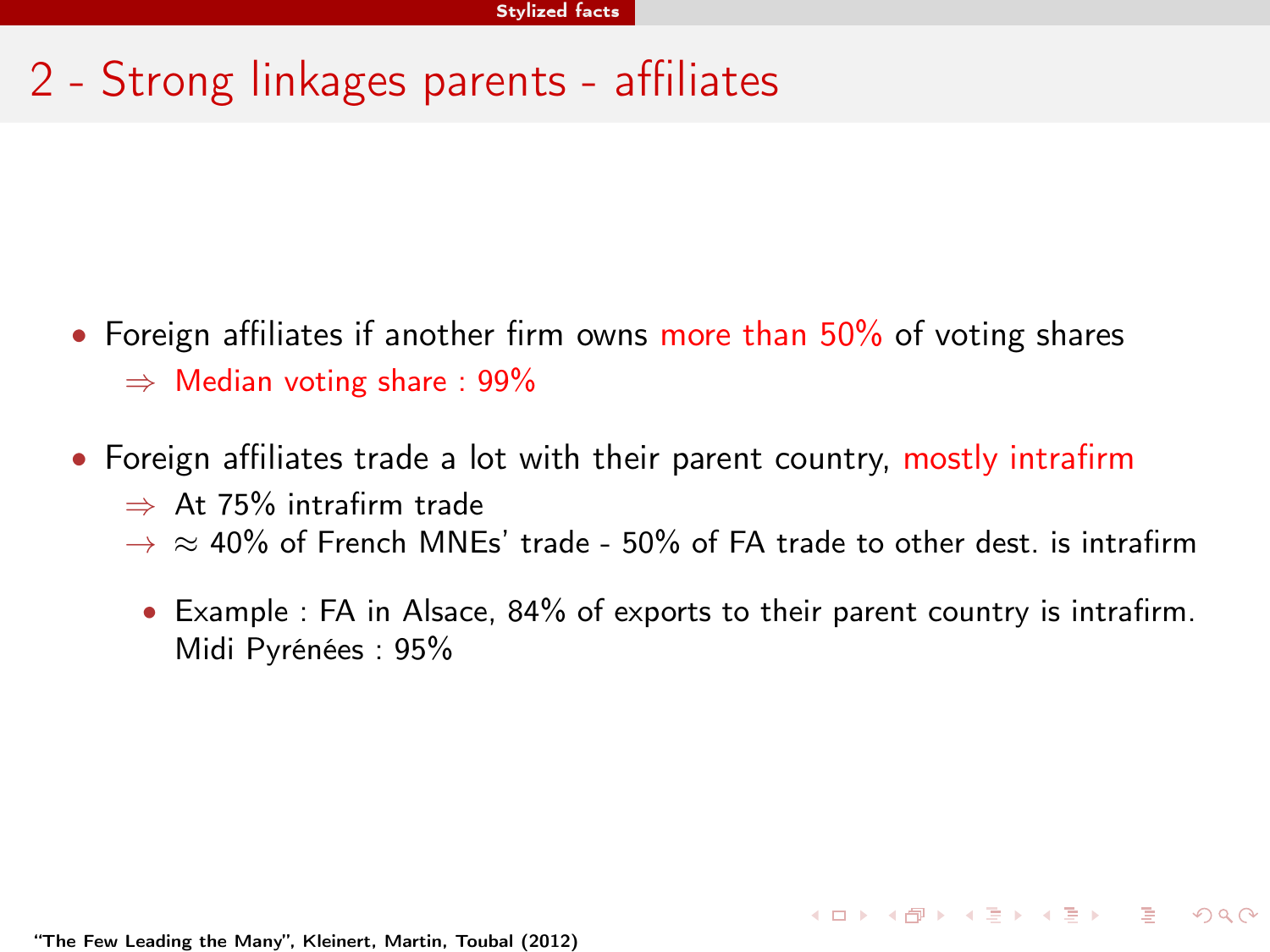- 3 Uneven geographical distribution of foreign affiliates
- $\Rightarrow$  heterogeneity is key for our identification



イロト イ部 トイモト イモト

<span id="page-15-0"></span> $QQ$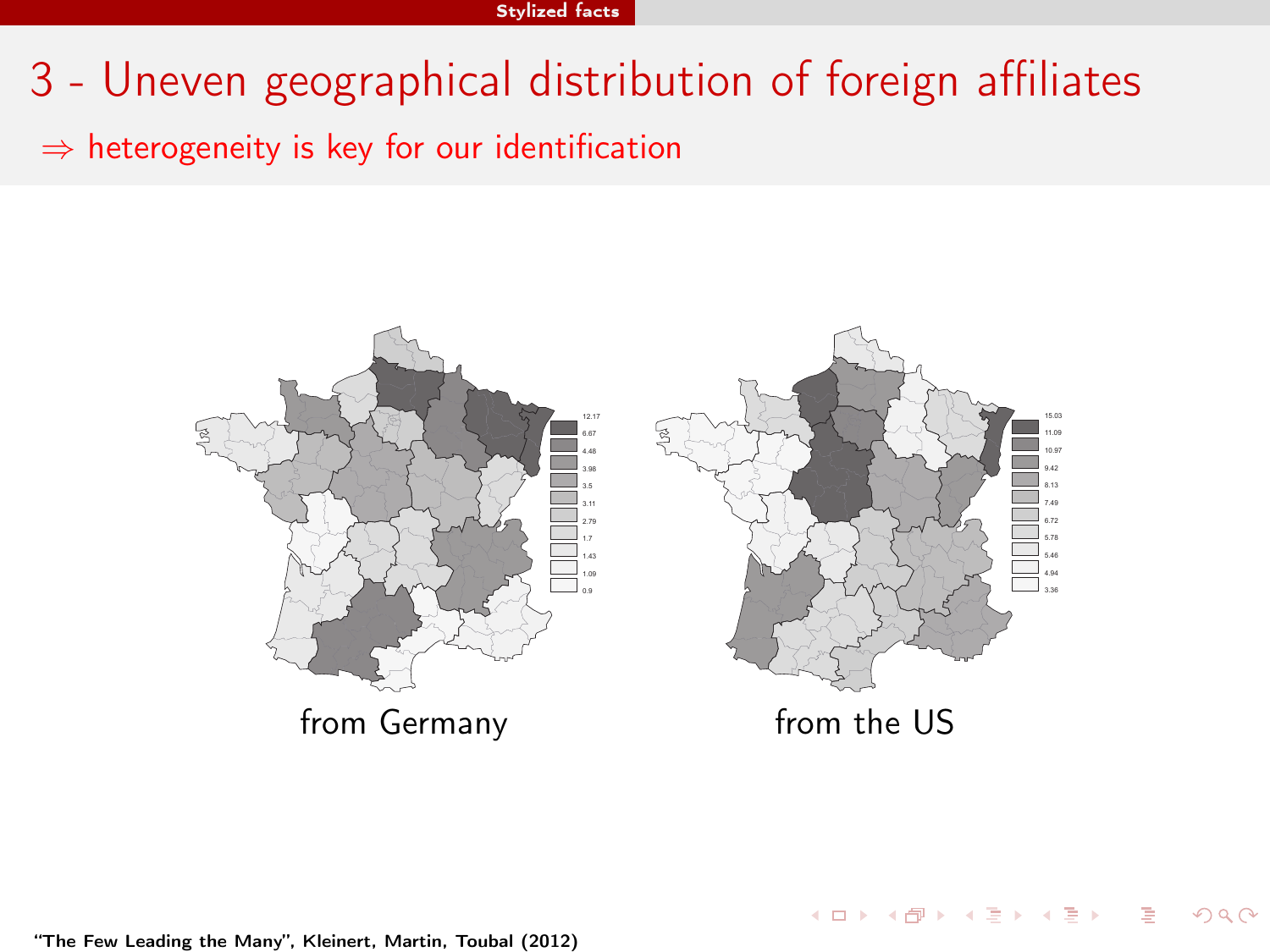## 4 - Different BCC between French regions and countries

| Germany          |      |                      |          |  |  |  |
|------------------|------|----------------------|----------|--|--|--|
| 3 Highest        |      | 3 Lowest             |          |  |  |  |
| Alsace           | 0.39 | Languedoc-Roussillon | $-0.138$ |  |  |  |
| Lorraine         | 0.36 | Île-de-France        | $-0.21$  |  |  |  |
| Picardie<br>0.35 |      | Auvergne             | $-0.29$  |  |  |  |
|                  | USA  |                      |          |  |  |  |
| 3 Highest        |      | 3 Lowest             |          |  |  |  |
| Île-de-France    | 0.36 | Centre               | $-0.30$  |  |  |  |
| Aquitaine        | 0.20 | Picardie             | $-0.31$  |  |  |  |
| <b>Bretagne</b>  | 0.18 | Nord-Pas-de-Calais   | $-0.32$  |  |  |  |

This table displays the 3 lowest and 3 highest level of correlation of business cycle between French regions and 6 selected countries. Business cycle correlation is computed as the correlation of GDP growth of French regions and foreign countries. Regional GDP data are from the INSEE. Country GDP are USD GDP from IFS, converted to Euro using Compustat data.

イロト 不優 ト 不重 ト 不重 トー 重

<span id="page-16-0"></span> $\Omega$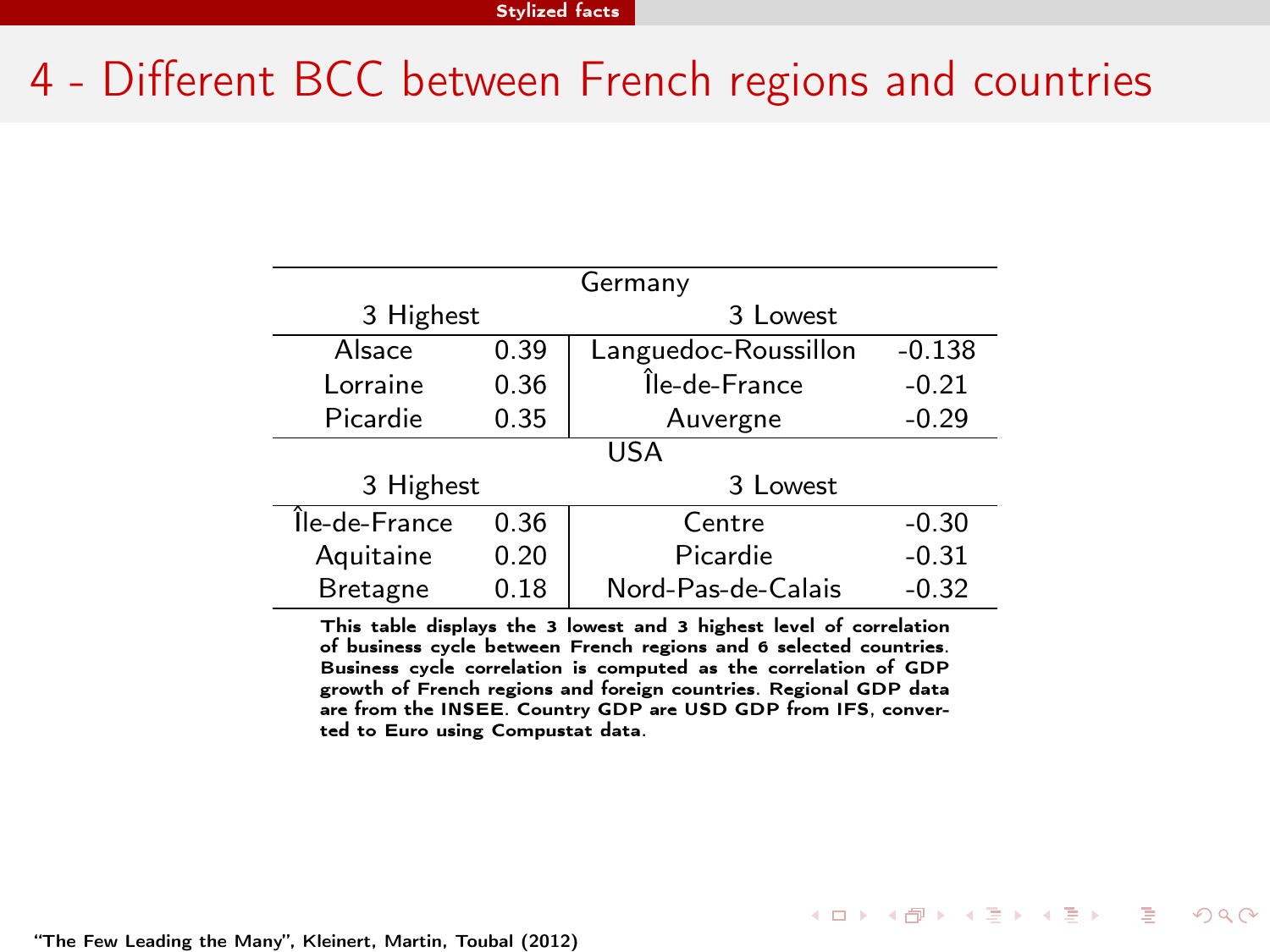<span id="page-17-0"></span>K ロ ▶ K @ ▶ K 할 ▶ K 할 ▶ → 할 → 9 Q @

# Plan

- **1** [Introduction](#page-1-0)
- **2** [Data](#page-8-0)
- **3** [Stylized facts](#page-12-0)

#### **4** [Econometric form](#page-17-0)

- **6** [Baseline results](#page-20-0)
- **6** [Focus on vertical linkages](#page-23-0)
- **Q** [Conclusion](#page-26-0)
- **8** [Appendix](#page-29-0)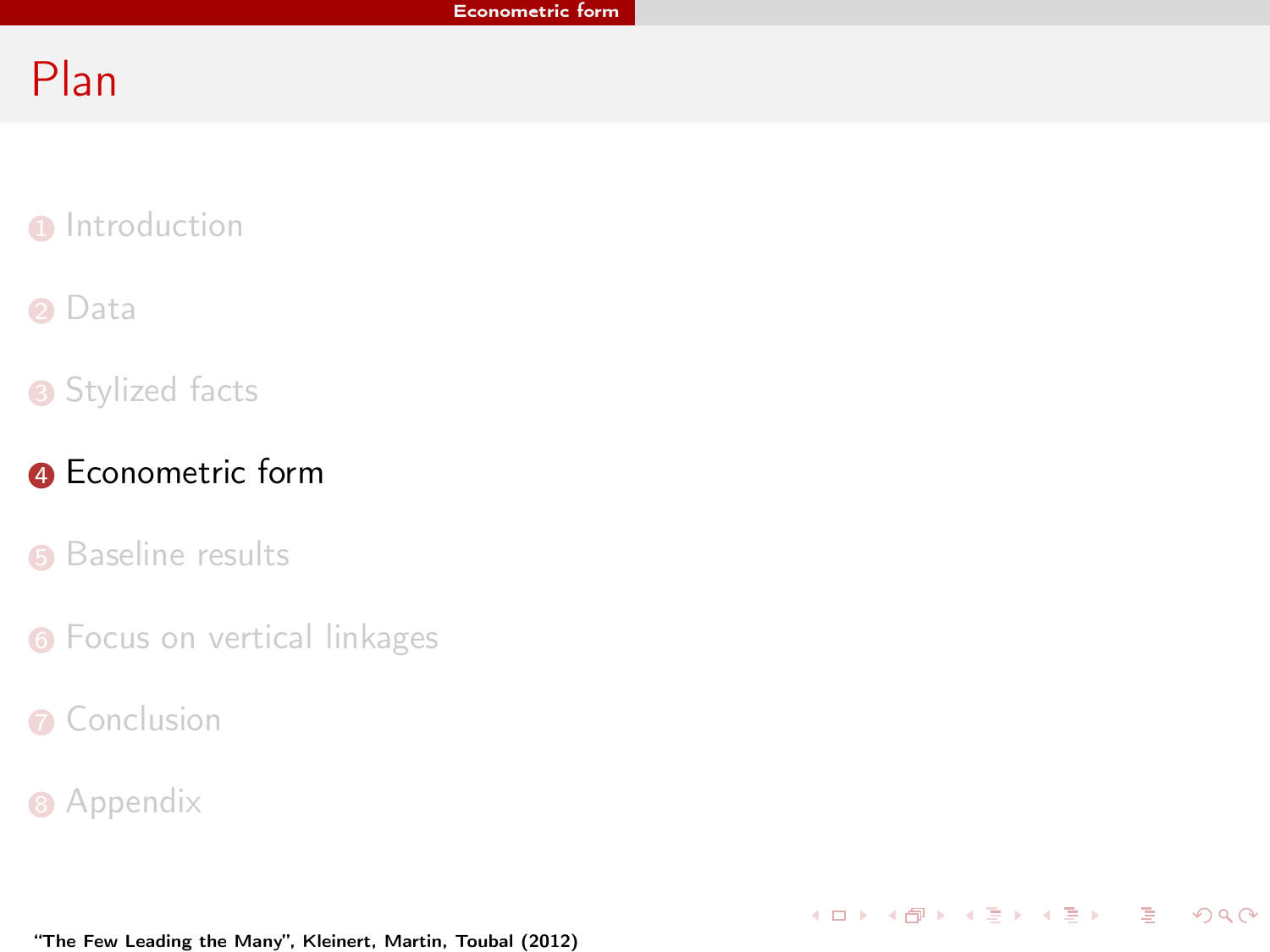### Econometric form

#### $\rho_{cr} = \alpha FME_{cr} + X_{cr}\beta + \nu_r + \nu_c + \epsilon_{cr}$

- $\rho_{cr}$  : BCC of region r and country c
- $FME_{cr}$ : presence of affiliates from c in r
- $\bullet$   $\nu_c$  and  $\nu_r$  : country and region fixed effects
- $\Rightarrow$  account for aggregate shocks, endowments (specialization, foreign affiliates), BC of c with France, BC of r with the world etc...
	- $X_{cr}$ : other determinants (trade, distance, similarity of production structure...)

<span id="page-18-0"></span>**KOR KAR KERKER EL KORO**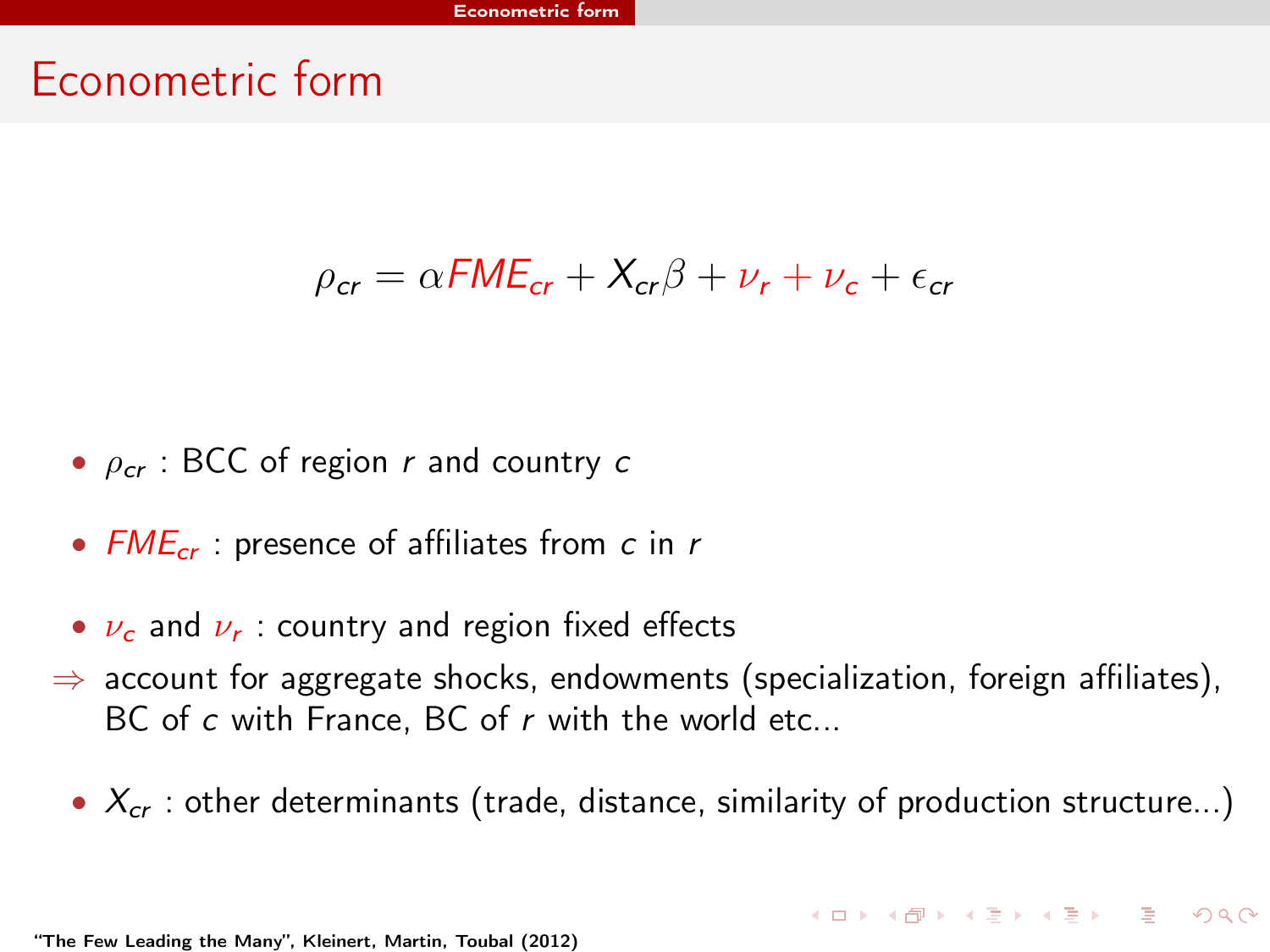#### Main variables

- Business cycle correlation : correlation of GDP growth rates
- Foreign affiliates presence : share of foreign affiliates from a given country in total employment or in GDP of the region
- Bilateral trade : total trade between c and r, normalized by GDPs
- Intra-industry trade : Grubel Lloyd index
- (dis-) Similarity of specialization (industry  $k$ )

$$
DISIM_{cr} = \sum_{k} |s_{ck} - s_{rk}|
$$

<span id="page-19-0"></span>**KORK REPARE PROGRAM** 

with  $s_{ck}$  the share of sector k in total exports of country c

<sup>&</sup>quot;The Few Leading the Many", Kleinert, Martin, Toubal (2012)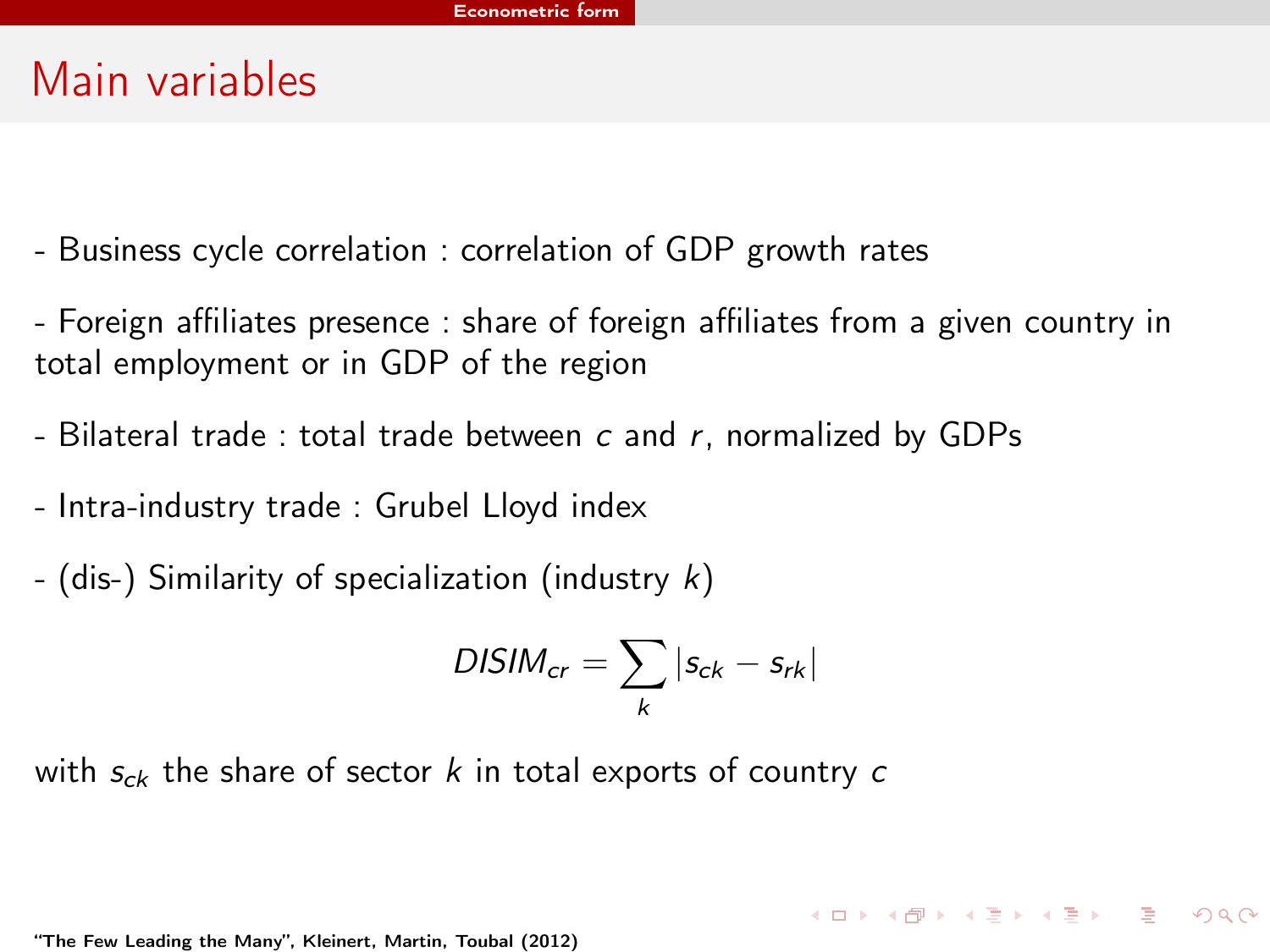<span id="page-20-0"></span>K ロ ▶ K @ ▶ K 할 ▶ K 할 ▶ → 할 → 9 Q @

# Plan

- **1** [Introduction](#page-1-0)
- 2 [Data](#page-8-0)
- **3** [Stylized facts](#page-12-0)
- **4** [Econometric form](#page-17-0)
- **6** [Baseline results](#page-20-0)
- **6** [Focus on vertical linkages](#page-23-0)
- **Q** [Conclusion](#page-26-0)
- **8** [Appendix](#page-29-0)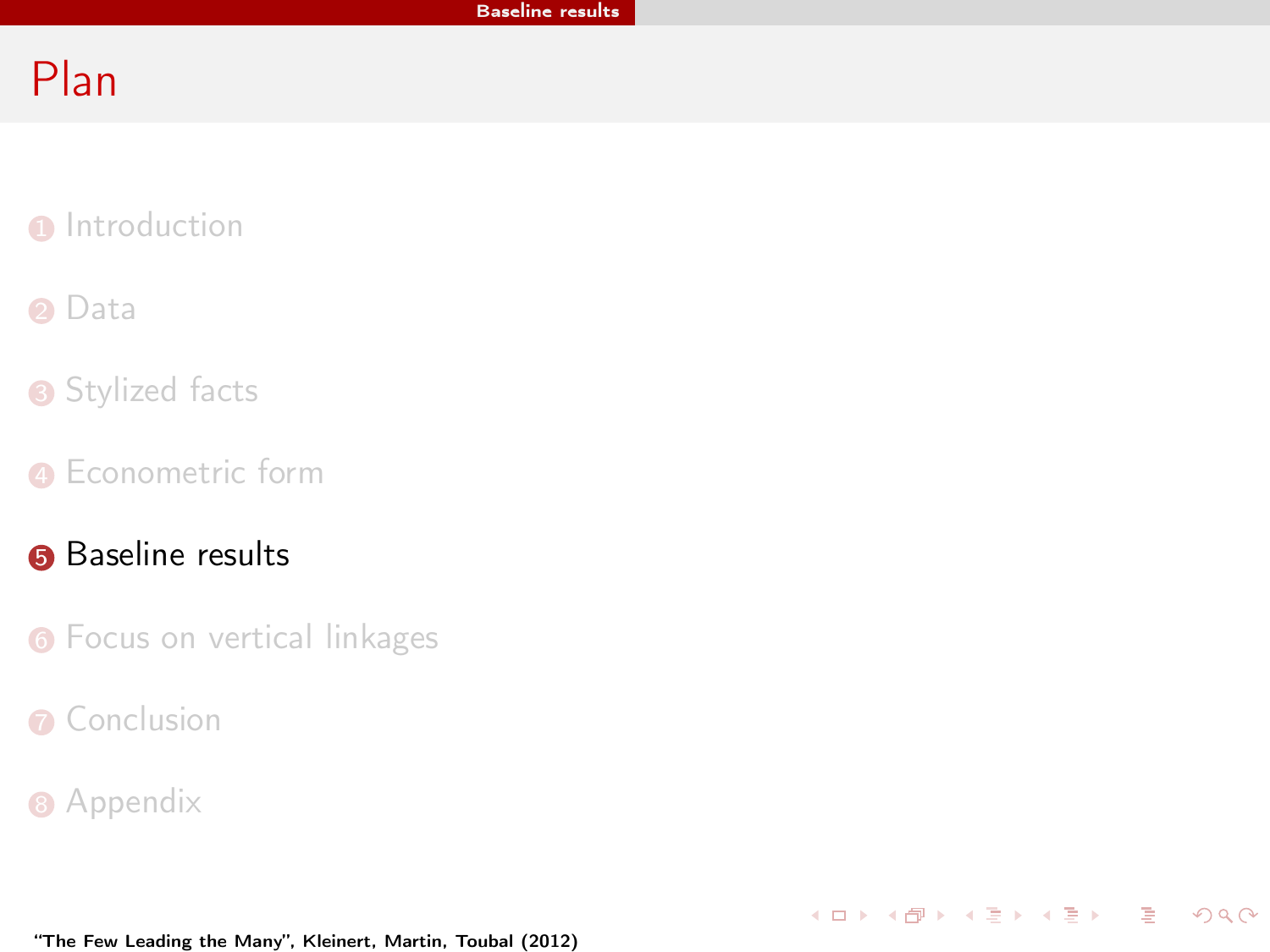# Main result : 10%  $\nearrow$  in FME  $\rightarrow$  0.5%  $\nearrow$  in BCC

<span id="page-21-0"></span>

| Dep. variable : $\rho_{cr}$ = Correlation of growth rate of GDPs |                       |            |                       |                       |  |  |  |  |
|------------------------------------------------------------------|-----------------------|------------|-----------------------|-----------------------|--|--|--|--|
|                                                                  | (1)                   | (2)        | (3)                   | (4)                   |  |  |  |  |
| $FME_{cr}(Empl.)$                                                | $12.72***$<br>(4.053) |            | $11.01***$<br>(3.431) | $11.39***$<br>(3.509) |  |  |  |  |
| $BT_{cr}$                                                        |                       | $20.42***$ | $15.36*$              | 11.45                 |  |  |  |  |
| $IIT_{cr}$                                                       |                       | (2.680)    | (1.951)               | (1.508)<br>0.06       |  |  |  |  |
| $DISIM_{cr}$                                                     |                       |            |                       | (1.345)<br>$-0.06***$ |  |  |  |  |
|                                                                  |                       |            |                       | $(-4.460)$            |  |  |  |  |
| Region FE                                                        | Yes                   | Yes        | Yes                   | Yes                   |  |  |  |  |
| Country FE                                                       | Yes                   | Yes        | Yes                   | Yes                   |  |  |  |  |
| Observations                                                     | 3,402                 | 3,402      | 3,402                 | 3,329                 |  |  |  |  |
| $R^2$                                                            | 0.691                 | 0.690      | 0.691                 | 0.695                 |  |  |  |  |
|                                                                  |                       |            |                       |                       |  |  |  |  |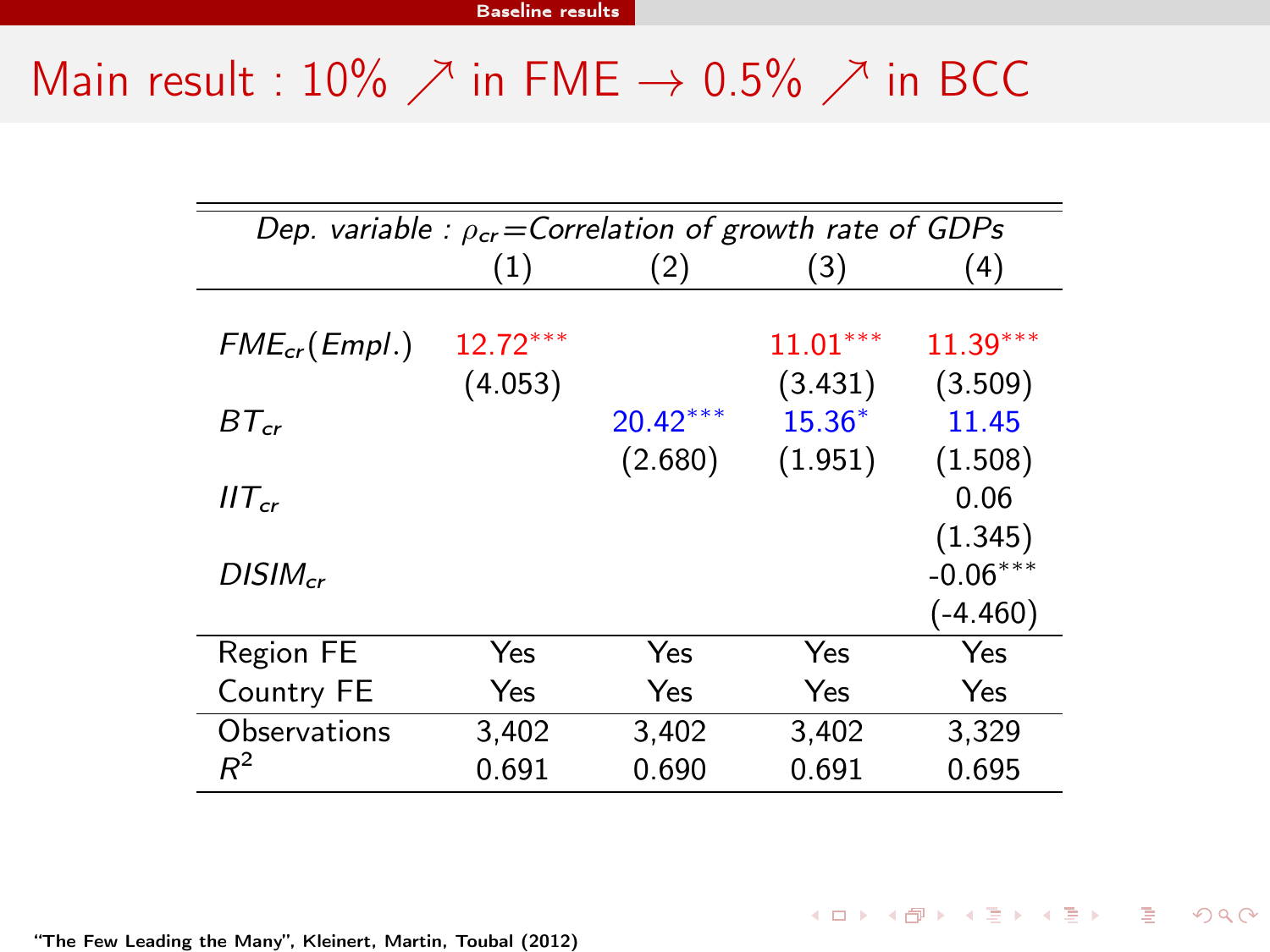## Results hold when :

- Controlling for common border and distance
- Measuring BCC from HP-filtered GDPs
- Focusing on countries that invest in at least one French region
- Measuring foreign affiliates presence through value added
- Measuring similarity of production structure (services agriculture industry)
- Measuring foreign presence in years 1999, 2000,..., 2006
- <span id="page-22-0"></span>• Random assignment of FME across regions : not significant coef. on FME as expected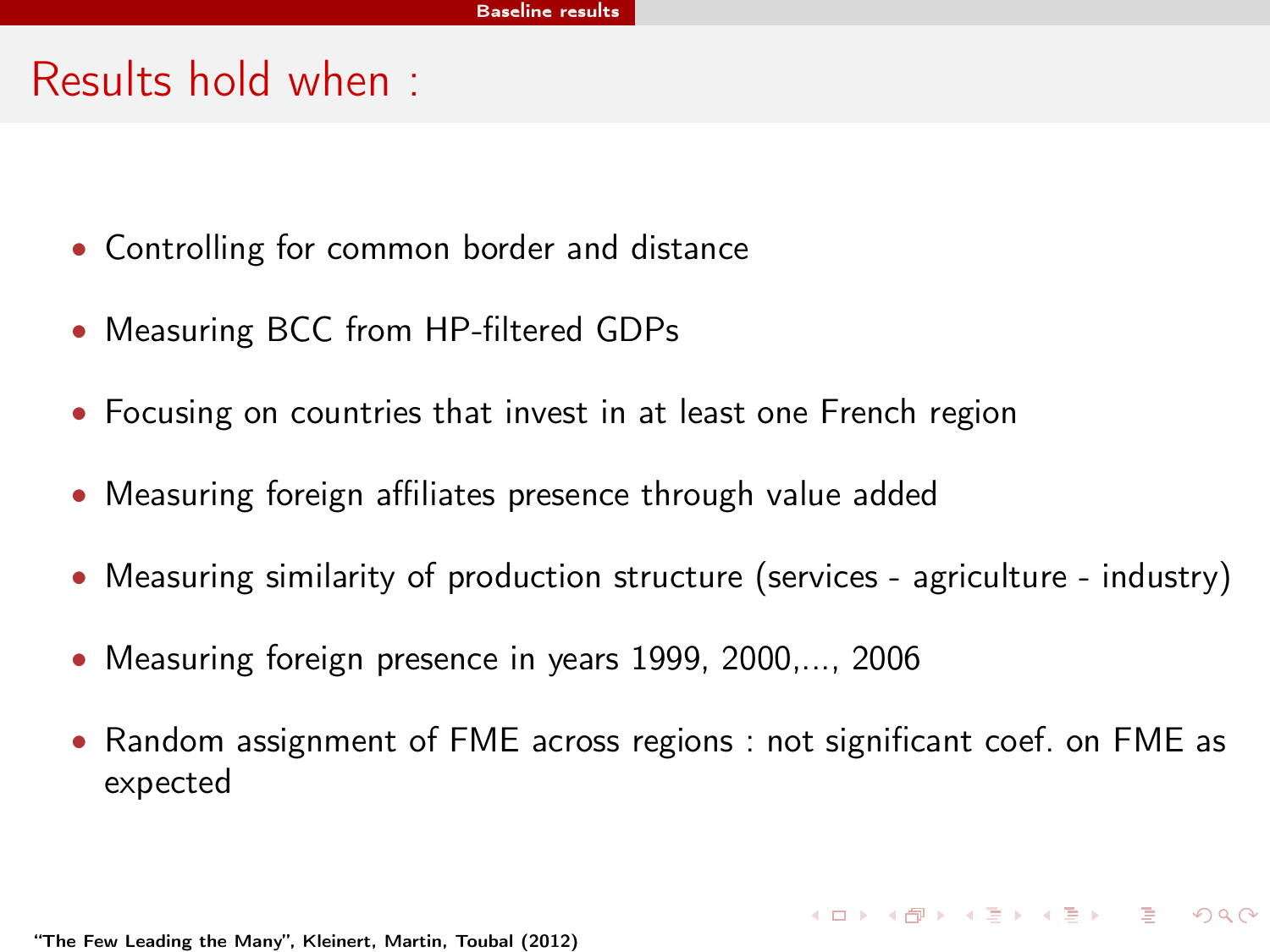<span id="page-23-0"></span>K ロ ▶ K @ ▶ K 할 ▶ K 할 ▶ → 할 → 9 Q @

# Plan

- **1** [Introduction](#page-1-0)
- 2 [Data](#page-8-0)
- **3** [Stylized facts](#page-12-0)
- **4** [Econometric form](#page-17-0)
- **6** [Baseline results](#page-20-0)
- **6** [Focus on vertical linkages](#page-23-0)
- **Q** [Conclusion](#page-26-0)
- **8** [Appendix](#page-29-0)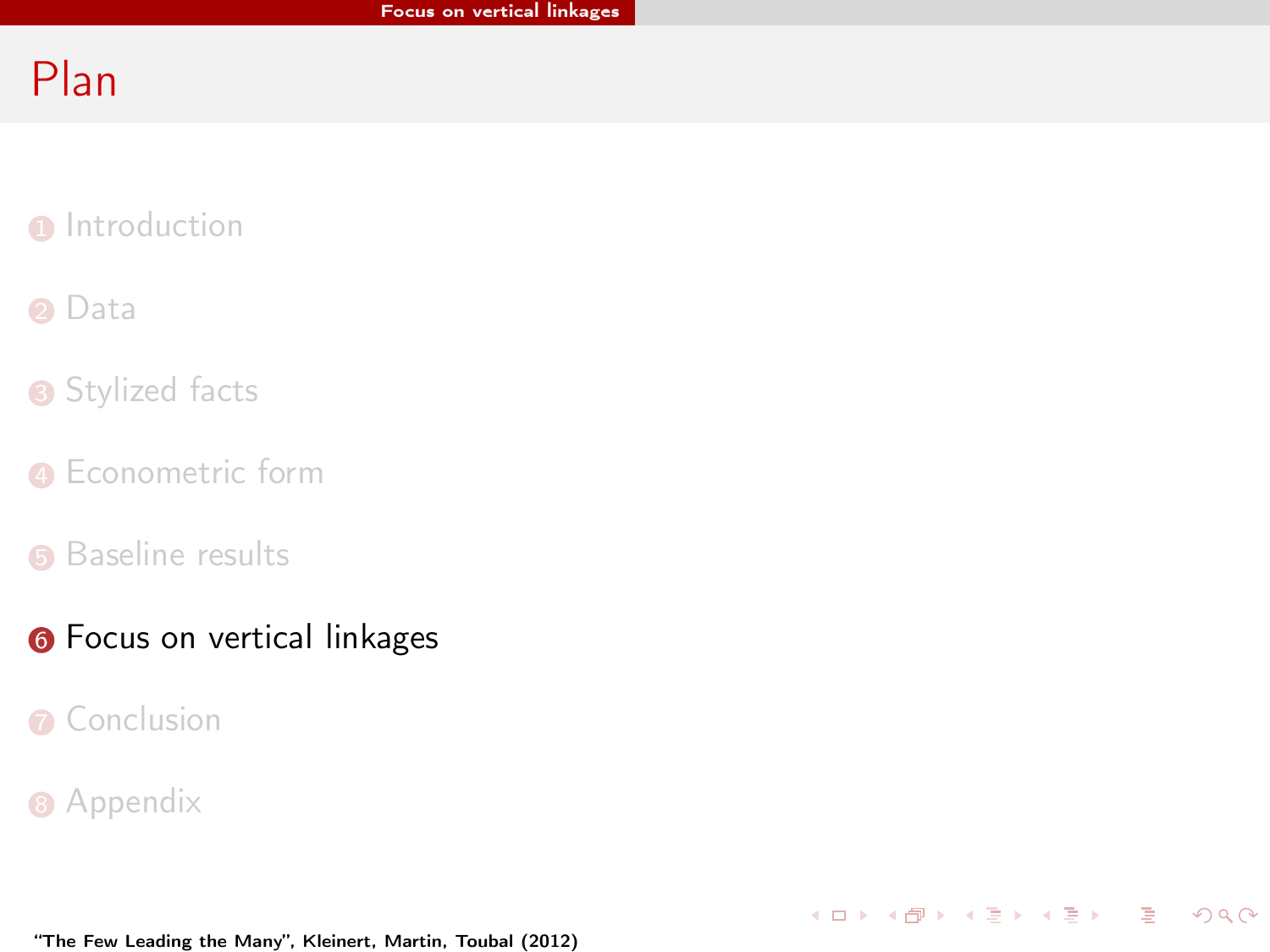## Vertical linkages

Why ?

- **1** Better understand the mechanisms
- **2** Deal with reverse causality

Two measures of verticality

- Keep for. affiliates operating in different industries as their parents
- $\rightarrow$  Pro : vertical linkages only  $\Rightarrow$  Ramondo Rappoport Rhul'11 : horizontal FDI may be explained by BCC
- $\rightarrow$  Cons : not all vertical linkages  $\Rightarrow$  Alfaro Charlton'10 : intra-industry vertical FDI
- <span id="page-24-0"></span>**2** Importance of intrafirm exports to the parents (cf. Antras' papers)
- $\rightarrow$  Intensity measured as intrafirm exports by foreign affiliates in the region to their country of origin over bilateral trade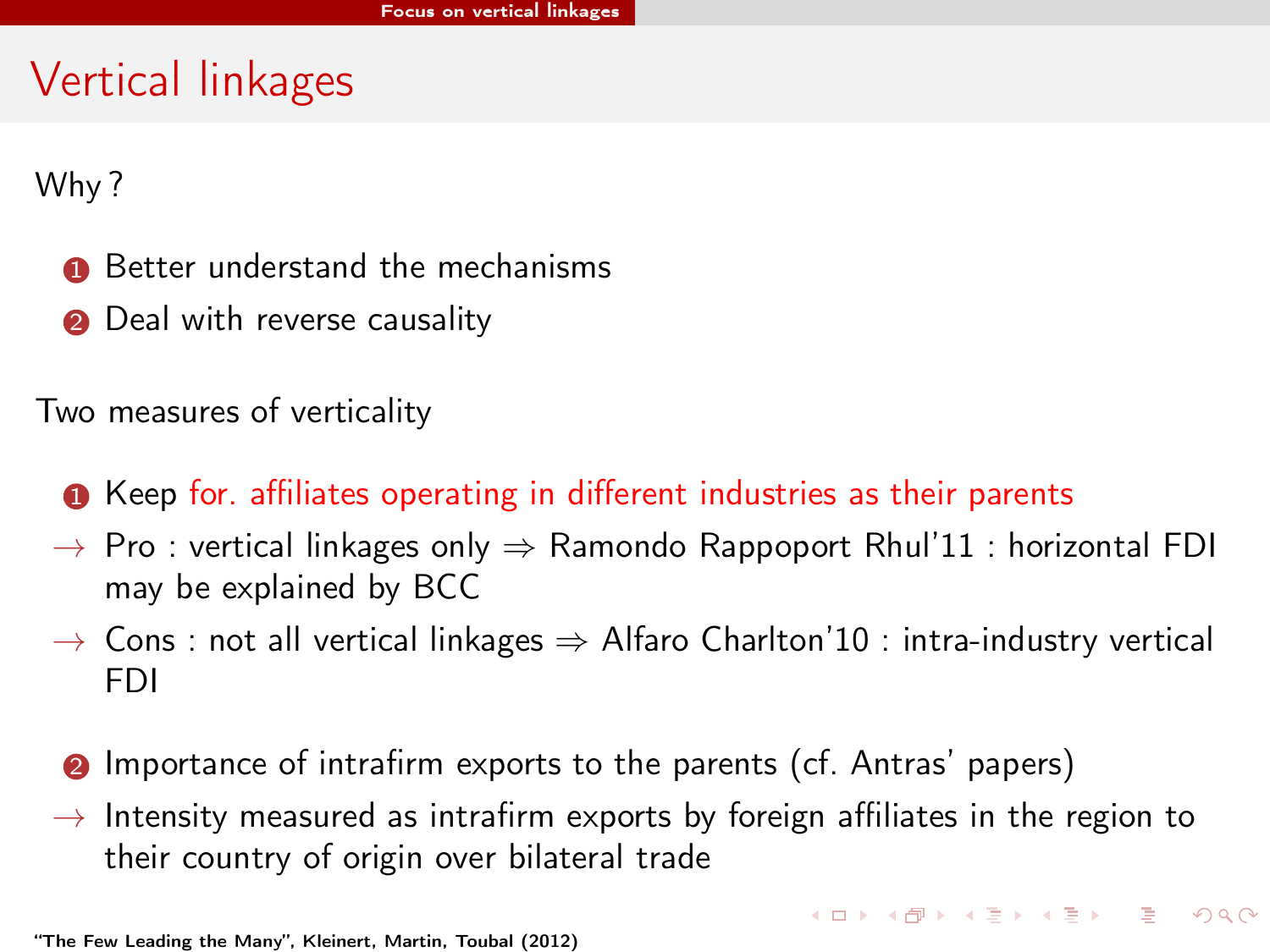# Vertical linkages

<span id="page-25-0"></span>

| Dep. variable : $\rho_{cr}$ = Correlation of growth rate of GDPs |                   |            |            |            |            |  |  |
|------------------------------------------------------------------|-------------------|------------|------------|------------|------------|--|--|
|                                                                  | $\left( 1\right)$ | (2)        | (3)        | (4)        | (5)        |  |  |
| $FME_{cr}$ vertical (Empl.)                                      | $35.26***$        |            |            |            |            |  |  |
|                                                                  | (2.591)           |            |            |            |            |  |  |
| $IF_{cr}$                                                        |                   | $0.56***$  | $0.54***$  | $0.41*$    | $0.39*$    |  |  |
|                                                                  |                   | (2.389)    | (2.329)    | (1.783)    | (1.69)     |  |  |
| $Out_{cr}$                                                       |                   |            | 9.33       |            | 8.94       |  |  |
|                                                                  |                   |            | (0.647)    |            | (0.559)    |  |  |
| $BT_{cr}$                                                        | 13.97*            | 4.78       | 4.78       | 6.41       | 6.42       |  |  |
|                                                                  | (1.943)           | (0.552)    | (0.555)    | (0.730)    | (0.740)    |  |  |
| $IIT_{cr}$                                                       | 0.06              | 0.07       | 0.07       | 0.07       | 0.069      |  |  |
|                                                                  | (1.325)           | (1.568)    | (1.568)    | (1.598)    | (1.599)    |  |  |
| $DISIM_{cr}$                                                     | $-0.06***$        | $-0.06***$ | $-0.06***$ | $-0.06***$ | $-0.06***$ |  |  |
|                                                                  | $(-4.325)$        | $(-4.665)$ | (-4.672)   | $(-4.699)$ | $(-4.700)$ |  |  |
| Sample                                                           | Full              | Full       | Full       | Input      | Input      |  |  |
| Country FE                                                       | Yes               | Yes        | Yes        | Yes        | Yes        |  |  |
| Observations                                                     | 3,329             | 3,276      | 3,276      | 3,234      | 3,234      |  |  |
| $R^2$                                                            | 0.695             | 0.694      | 0.694      | 0.695      | 0.695      |  |  |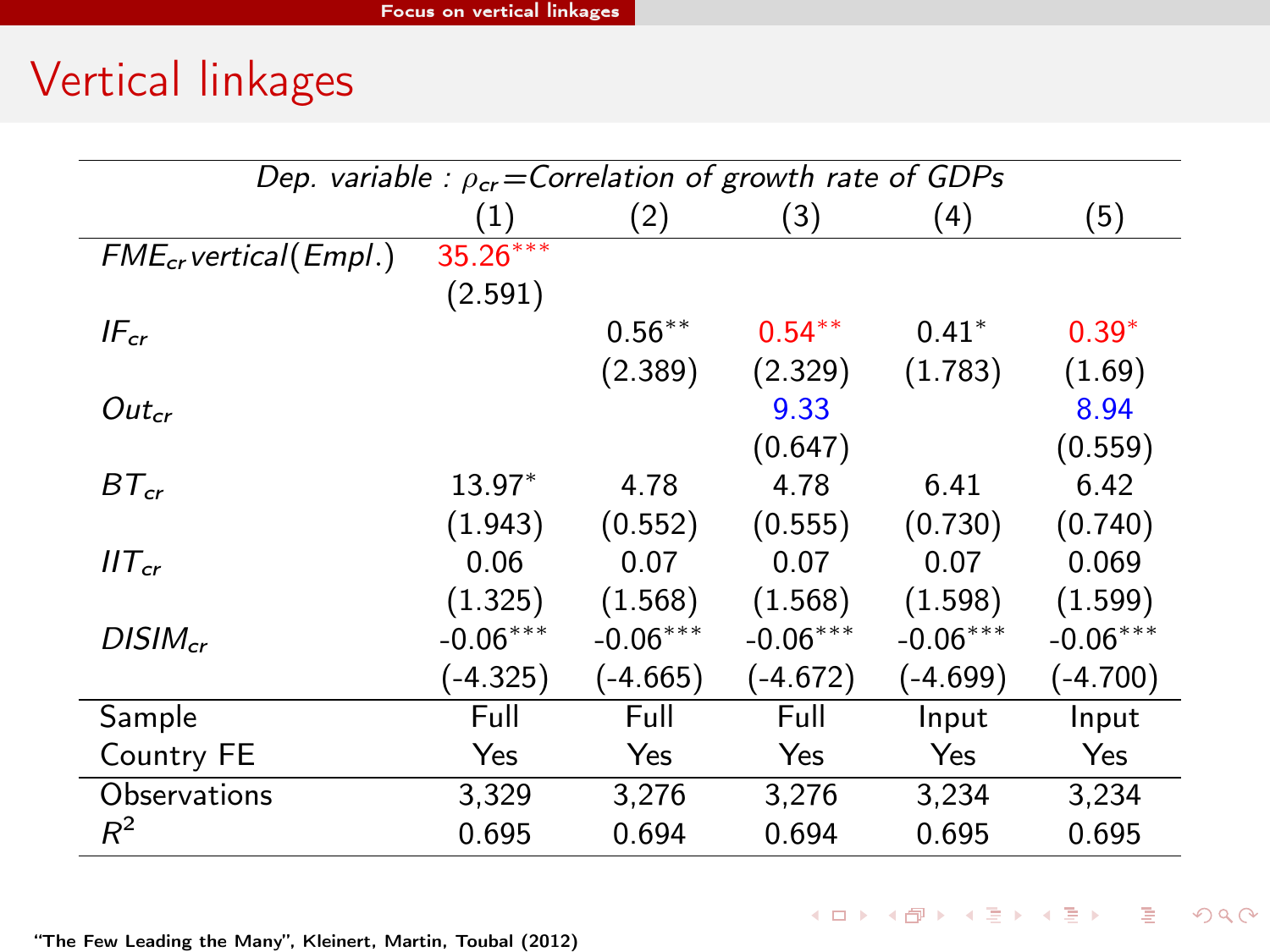<span id="page-26-0"></span>K ロ ▶ K @ ▶ K 할 ▶ K 할 ▶ → 할 → 9 Q @

# Plan

- **1** [Introduction](#page-1-0)
- 2 [Data](#page-8-0)
- **3** [Stylized facts](#page-12-0)
- **4** [Econometric form](#page-17-0)
- **6** [Baseline results](#page-20-0)
- **6** [Focus on vertical linkages](#page-23-0)
- **O** [Conclusion](#page-26-0)
- **8** [Appendix](#page-29-0)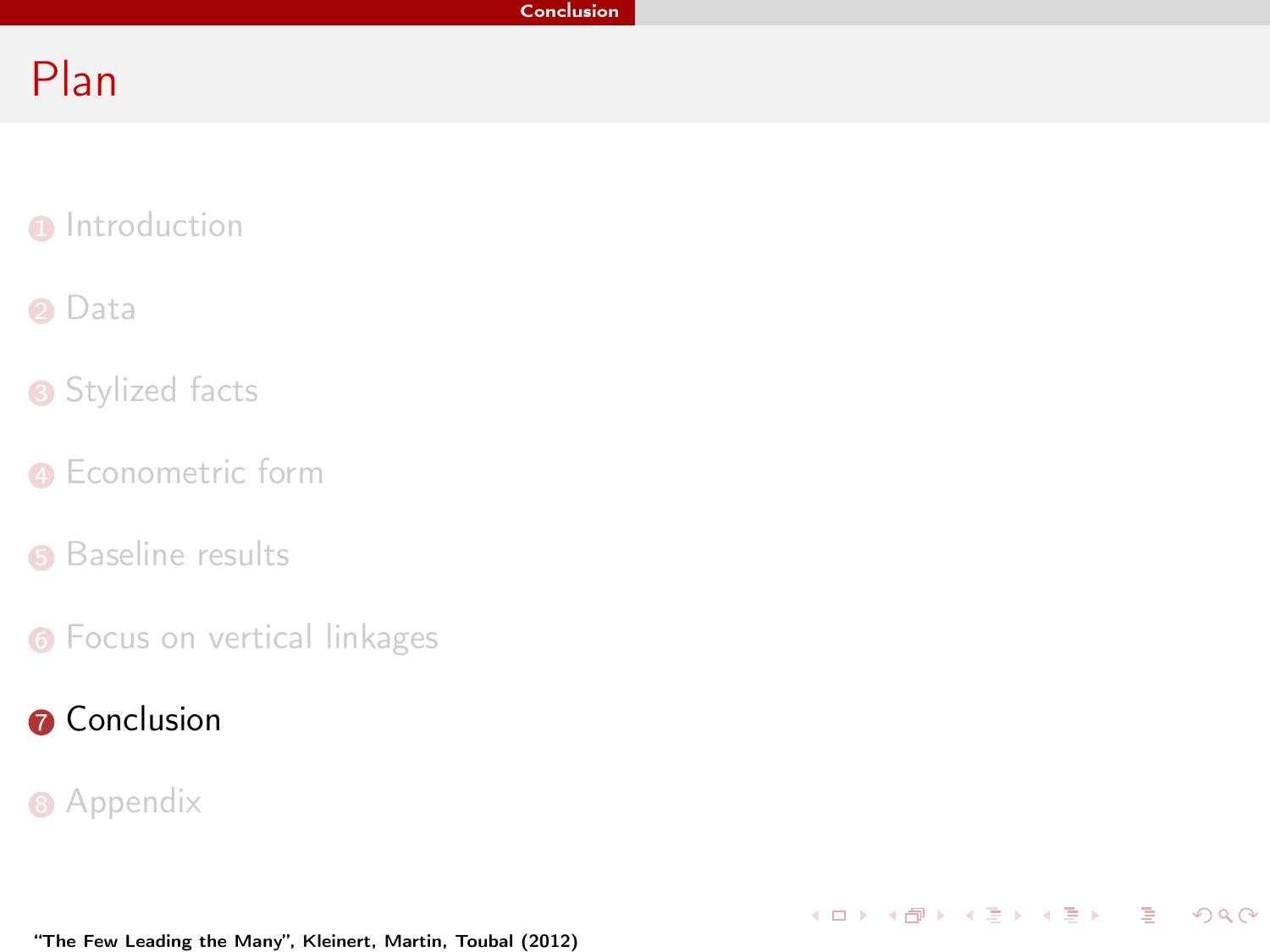- Foreign affiliates are large firms : they may affect aggregate fluctuations of their host region
- They have strong linkages with their parent country : transmission of shocks and co-fluctuations

<span id="page-27-0"></span>**KOD KARD KED KED E VOOR** 

• Policy : origin of FA matters  $\rightarrow$  diversification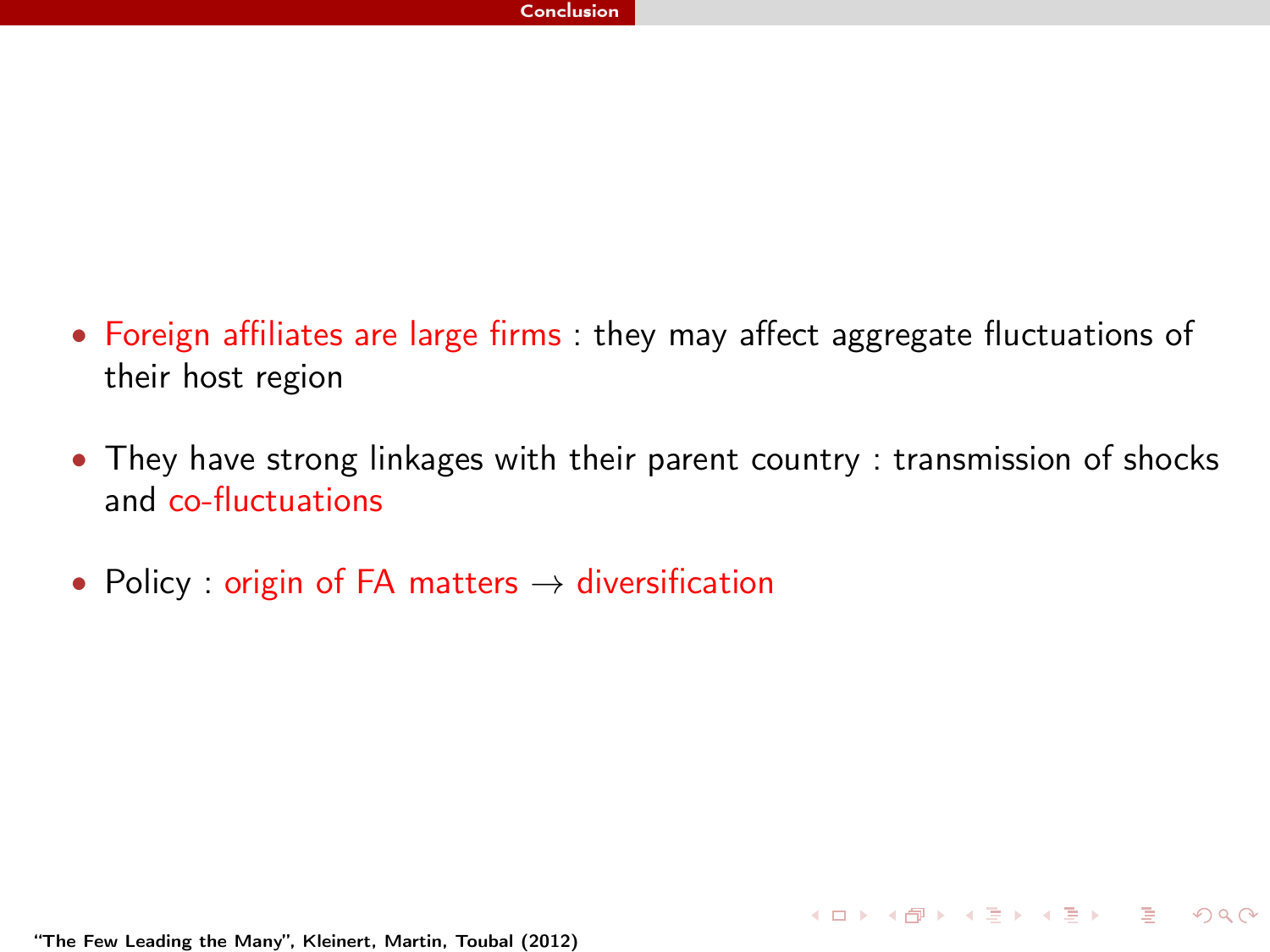# THANK YOU FOR YOUR ATTENTION !

www.julienmartin.eu

<span id="page-28-0"></span>K ロ ▶ K @ ▶ K 할 ▶ K 할 ▶ → 할 → 9 Q @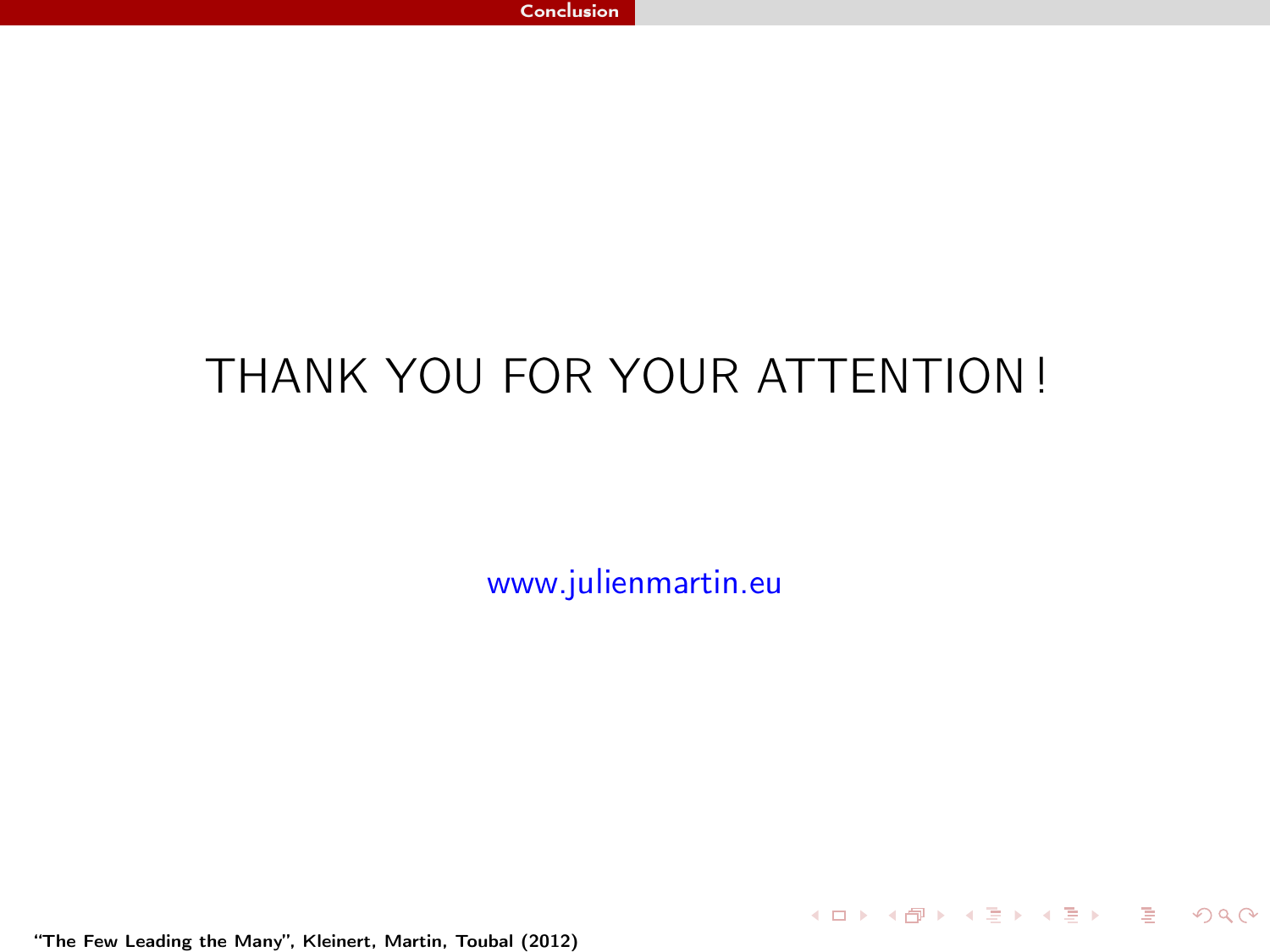<span id="page-29-0"></span>K ロ ▶ K @ ▶ K 할 ▶ K 할 ▶ → 할 → 9 Q @

# Plan

- **1** [Introduction](#page-1-0)
- 2 [Data](#page-8-0)
- **3** [Stylized facts](#page-12-0)
- **4** [Econometric form](#page-17-0)
- **6** [Baseline results](#page-20-0)
- **6** [Focus on vertical linkages](#page-23-0)
- **Q** [Conclusion](#page-26-0)
- **8** [Appendix](#page-29-0)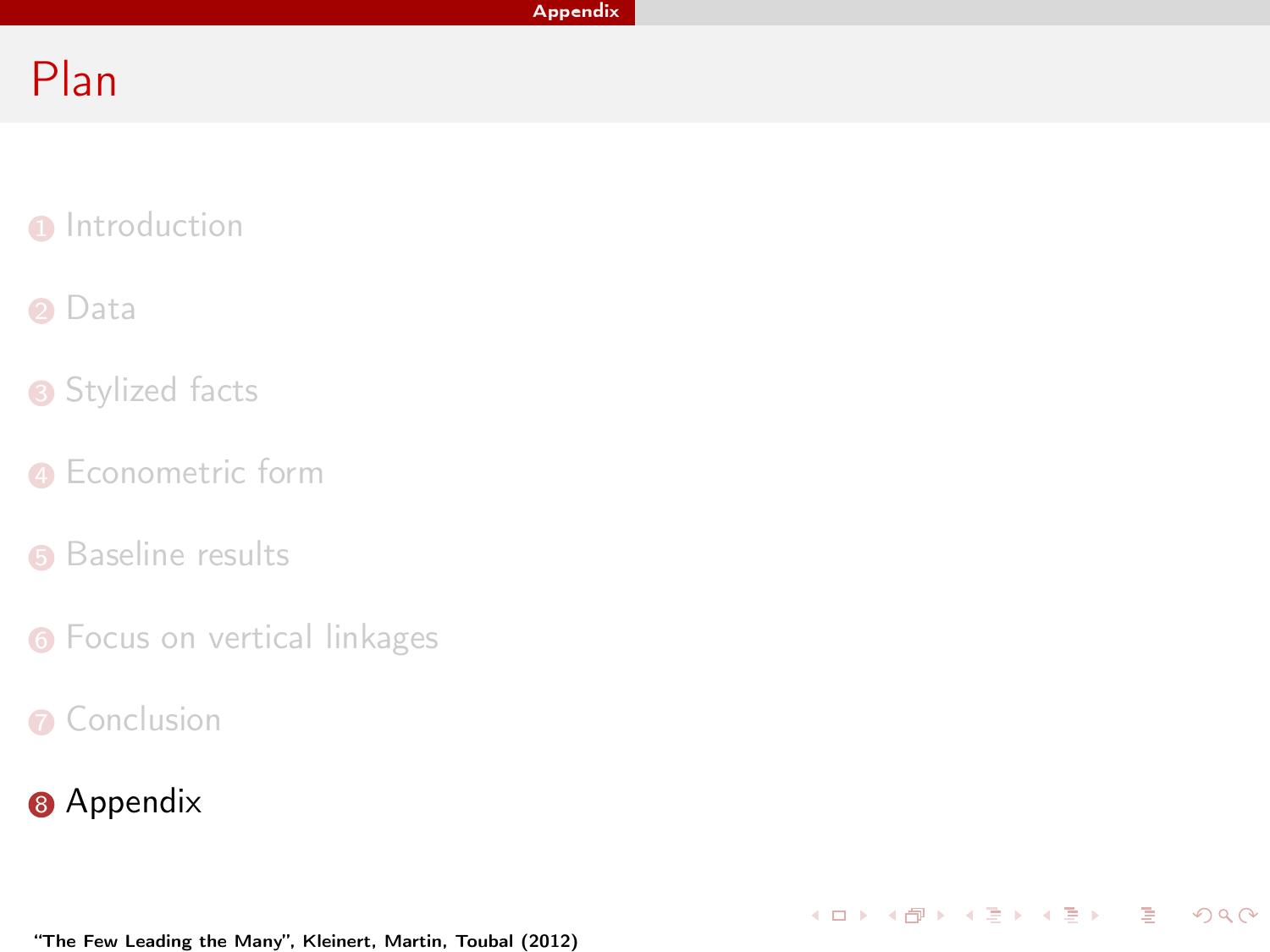## 1 bis - Important contribution of the few foreign affiliates

|                                                                     | $\#$ firms |  |  | Emp. |  | VA EXP |  |  |  | IMP.                                                                  |  |
|---------------------------------------------------------------------|------------|--|--|------|--|--------|--|--|--|-----------------------------------------------------------------------|--|
|                                                                     |            |  |  |      |  |        |  |  |  | IND MNE FME MNE FME MNE FME MNE FME MNE FME                           |  |
|                                                                     |            |  |  |      |  |        |  |  |  |                                                                       |  |
| Alsace                                                              |            |  |  |      |  |        |  |  |  | $ 75.5 \t14.4 \t10.1 29.9 \t38.5 29.9 \t51.1 21.4 \t69.8 14.2 \t76.7$ |  |
| B.-Normandie 74.1 21.5 4.5 42.6 18.2 46.7 25.8 36.0 50.4 31.6 54.7  |            |  |  |      |  |        |  |  |  |                                                                       |  |
| Ile-de-France 81.1 13.9 5.1 42.2 23.8 44.3 36.3 46.3 39.3 31.4 59.1 |            |  |  |      |  |        |  |  |  |                                                                       |  |
| Midi Pyrénées 79.5 16.6 3.9 37.3 19.8 32.2 39.0 19.4 54.9 19.5 58.5 |            |  |  |      |  |        |  |  |  |                                                                       |  |
| Nord PdC 74.4 19.2 6.4 43.6 23.5 43.9 36.2 42.0 49.8 34.9 52.3      |            |  |  |      |  |        |  |  |  |                                                                       |  |
| Rhône Alpes 77.6 17.6 4.8 41.7 22.2 44.9 30.6 44.7 41.5 35.7 50.7   |            |  |  |      |  |        |  |  |  |                                                                       |  |
|                                                                     |            |  |  |      |  |        |  |  |  |                                                                       |  |
| w. ave                                                              |            |  |  |      |  |        |  |  |  | 77.6 17.2 5.2 41.6 22.7 43.9 33.5 40.5 46.7 32.1 56.4                 |  |

<span id="page-30-0"></span>This table displays the percentage contribution of independent French firms (IND), French multinational firms (MNE), and foreign multinational firms (FMEs) to the economic activites of French regions in the manufacturing industry. Employ. stands for employment. Figures by regions are averages over the period 1999-2004. The averages are the weighted mean of regional values. Weigths reflect the importance of each regions for each outcome (their weigth in France's total value addded, France's total employment etc.). Figures are based on authors' computations from 4 datasets : BRN, STOJAN, LIFI, and the French custom data. Sales, exports, and imports are expressed in current Euro. The row "Average" is the simple arithmetic average of regional contributions.